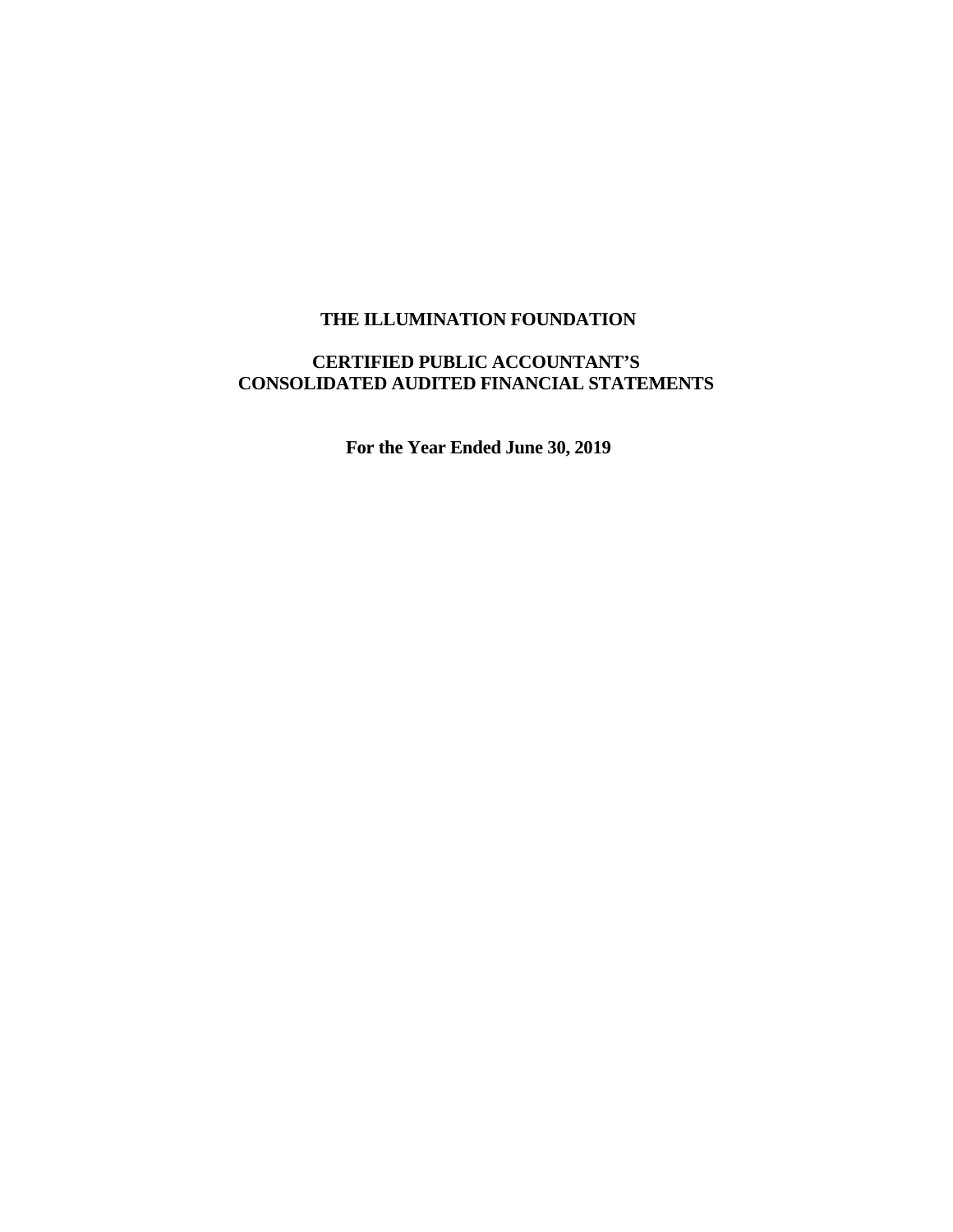## Table of Contents

| <b>Financial Statements</b>                                                                                                                                             |
|-------------------------------------------------------------------------------------------------------------------------------------------------------------------------|
|                                                                                                                                                                         |
|                                                                                                                                                                         |
|                                                                                                                                                                         |
|                                                                                                                                                                         |
|                                                                                                                                                                         |
| Single Audit Report on Federal Awards                                                                                                                                   |
| Independent Auditor's Report on Internal Control Over Financial Reporting and on<br>Compliance and Other Matters Based on an Audit of Consolidated Financial Statements |
| Independent Auditor's Report on Compliance for Each Major Program<br>and on Internal Control Over Compliance Required by the Uniform Guidance 21-22                     |
|                                                                                                                                                                         |
|                                                                                                                                                                         |
|                                                                                                                                                                         |
|                                                                                                                                                                         |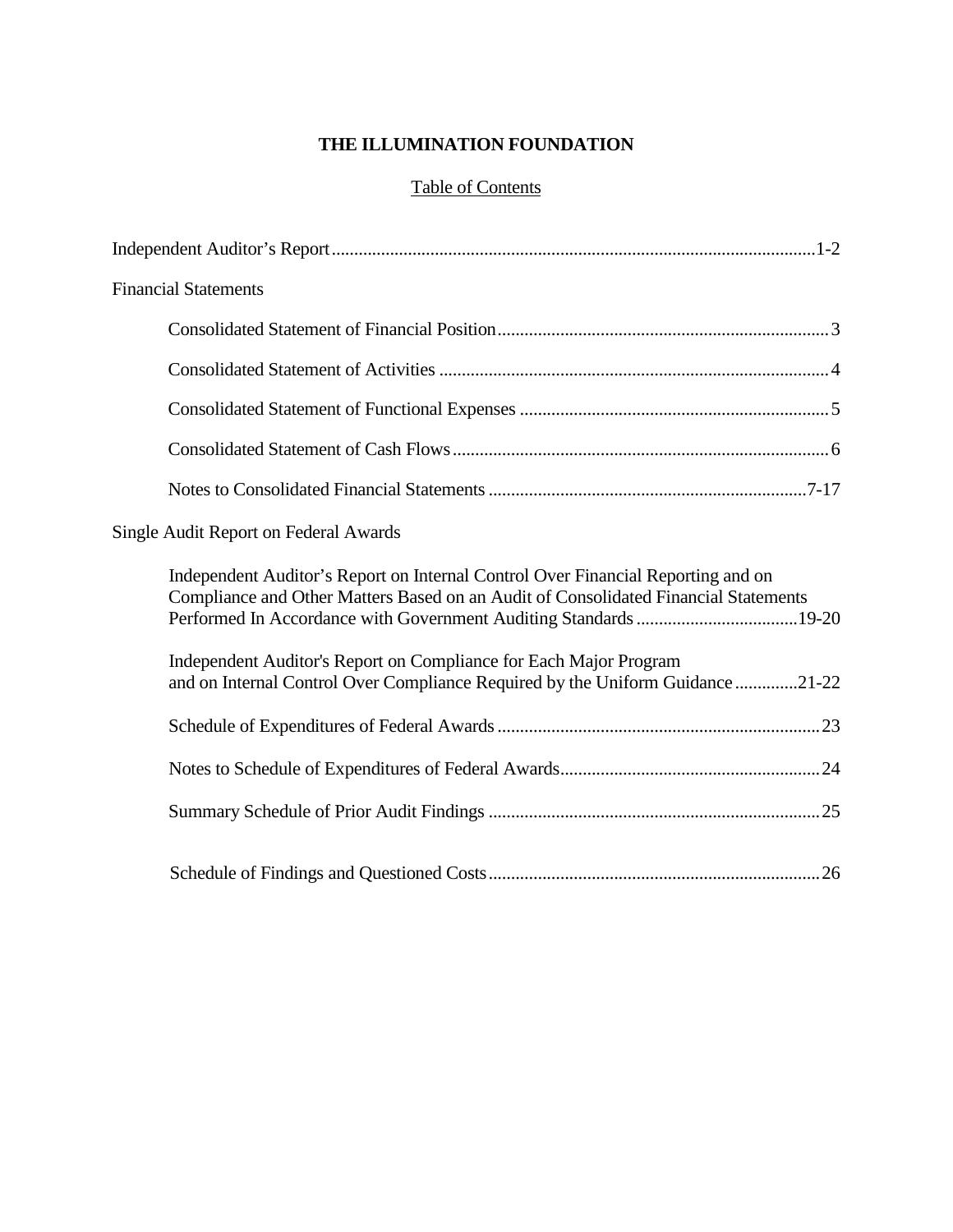**Stephens, Reidinger & Beller LLP** *1301 Dove St., Suite 890*

Certified Public Accountants *Newport Beach, CA 92660*

*Telephone 949 752 7400 Facsimile 949 752 1883 www.srbcpa.com* 

## **Independent Auditor's Report**

To the Board of Directors The Illumination Foundation

#### **Report on the Financial Statements**

We have audited the accompanying consolidated financial statements of The Illumination Foundation, (a nonprofit organization) and its wholly-owned limited liability company, Home4Health Broadway LLC, which comprise the consolidated statement of financial position as of June 30, 2019, and the related consolidated statements of activities, functional expenses, and cash flows for the year then ended, and the related notes to the financial statements.

## **Management's Responsibility for the Financial Statements**

Management is responsible for the preparation and fair presentation of these consolidated financial statements in accordance with accounting principles generally accepted in the United States of America; this includes the design, implementation, and maintenance of internal control relevant to the preparation and fair presentation of consolidated financial statements that are free from material misstatement, whether due to fraud or error.

#### **Auditor's Responsibility**

Our responsibility is to express an opinion on these consolidated financial statements based on our audit. We conducted our audit in accordance with auditing standards generally accepted in the United States of America and the standards applicable to financial audits contained in *Government Audit Standards,* issued by the Comptroller General of the United States. Those standards require that we plan and perform the audit to obtain reasonable assurance about whether the financial statements are free from material misstatement.

An audit involves performing procedures to obtain audit evidence about the amounts and disclosures in the financial statements. The procedures selected depend on the auditor's judgment, including the assessment of the risk of material misstatement of the financial statements, whether due to fraud or error. In making those risk assessments, the auditor considers internal control relevant to the entity's preparation and fair presentation of the financial statements in order to design audit procedures that are appropriate in the circumstances, but not for the purpose of expressing an opinion on the effectiveness of the entity's internal control. Accordingly, we express no such opinion. An audit also includes evaluating the appropriateness of accounting policies used and the reasonableness of significant accounting estimates made by management, as well as evaluating the overall presentation of the financial statements.

We believe that the audit evidence we have obtained is sufficient and appropriate to provide a basis for our audit opinion.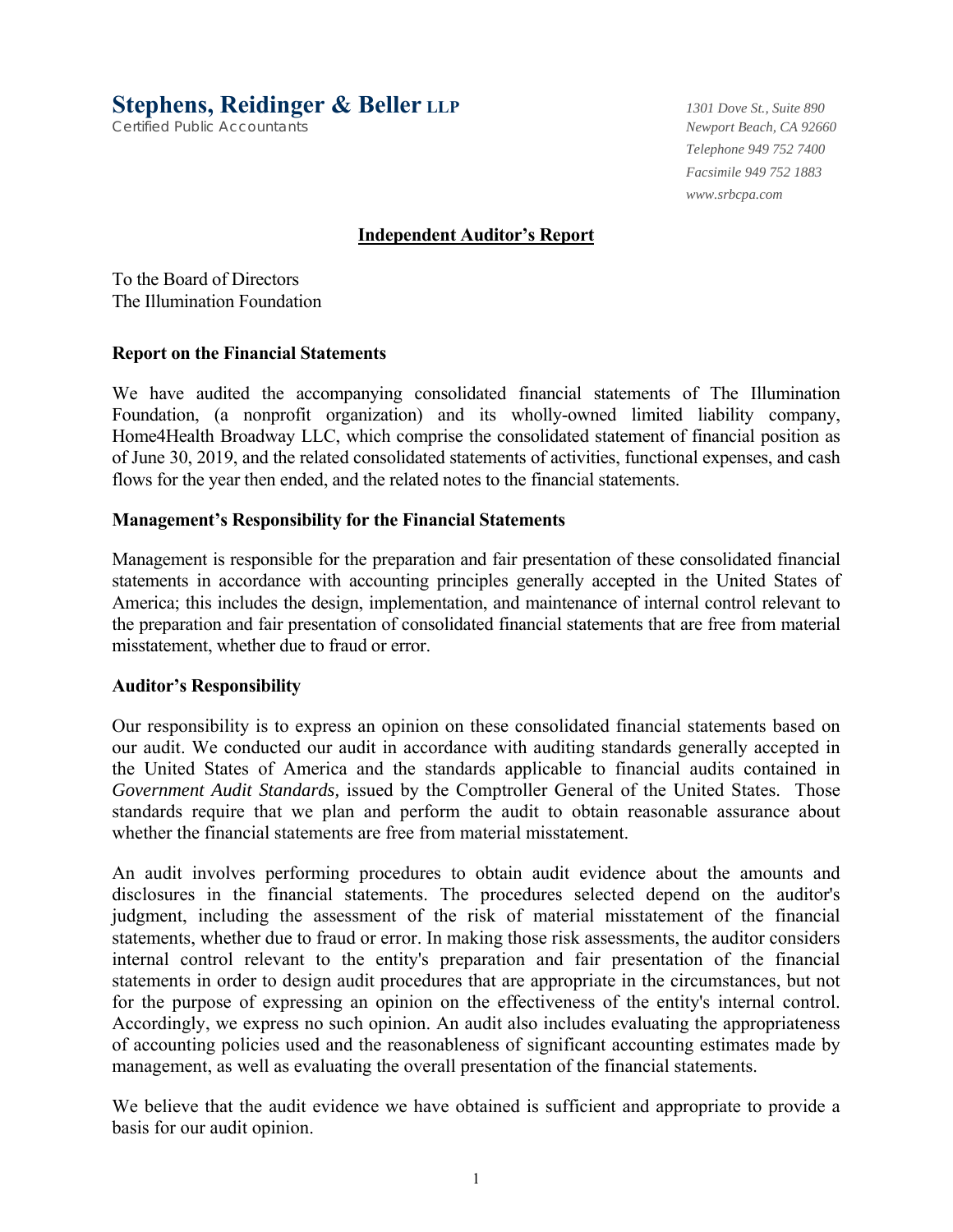## **Opinion**

In our opinion, the consolidated financial statements referred to above present fairly, in all material respects, the financial position of The Illumination Foundation and Home4Health Broadway LLC as of June 30, 2019, and the changes in their net assets and their cash flows for the year then ended in accordance with accounting principles generally accepted in the United States of America.

## **Other Matters**

#### Supplementary Information

Our audit was conducted for the purpose of forming an opinion on the consolidated financial statements as a whole. The accompanying schedule of expenditures of federal awards, as required by Title 2 *U.S. Code of Federal Regulations (CFR) Part 200, Uniform Administrative Requirements, Cost Principles, and Audit Requirements for Federal Awards*, is presented for purposes of additional analysis and is not a required part of the consolidated financial statements. Such information is the responsibility of management and was derived from and relates directly to the underlying accounting and other records used to prepare the consolidated financial statements. The information has been subjected to the auditing procedures applied in the audit of the consolidated financial statements and certain additional procedures, including comparing and reconciling such information directly to the underlying accounting and other records used to prepare the consolidated financial statements or to the consolidated financial statements themselves, and other additional procedures in accordance with auditing standards generally accepted in the United States of America. In our opinion, the information is fairly stated, in all material respects, in relation to the consolidated financial statements as a whole.

## **Other Reporting Required by** *Government Auditing Standards*

In accordance with *Government Auditing Standards*, we have also issued our report dated December 16, 2019 on our consideration of The Illumination Foundation's internal control over financial reporting and on our tests of its compliance with certain provisions of laws, regulations, contracts, and grant agreements and other matters. The purpose of that report is to describe the scope of our testing of internal control over financial reporting and compliance and the results of that testing, and not to provide an opinion on internal control over financial reporting or on compliance. That report is an integral part of an audit performed in accordance with *Government Auditing Standards* in considering The Illumination Foundation's internal control over financial reporting and compliance.

Stephens, Reidinger + Beller LLP

Newport Beach, California December 16, 2019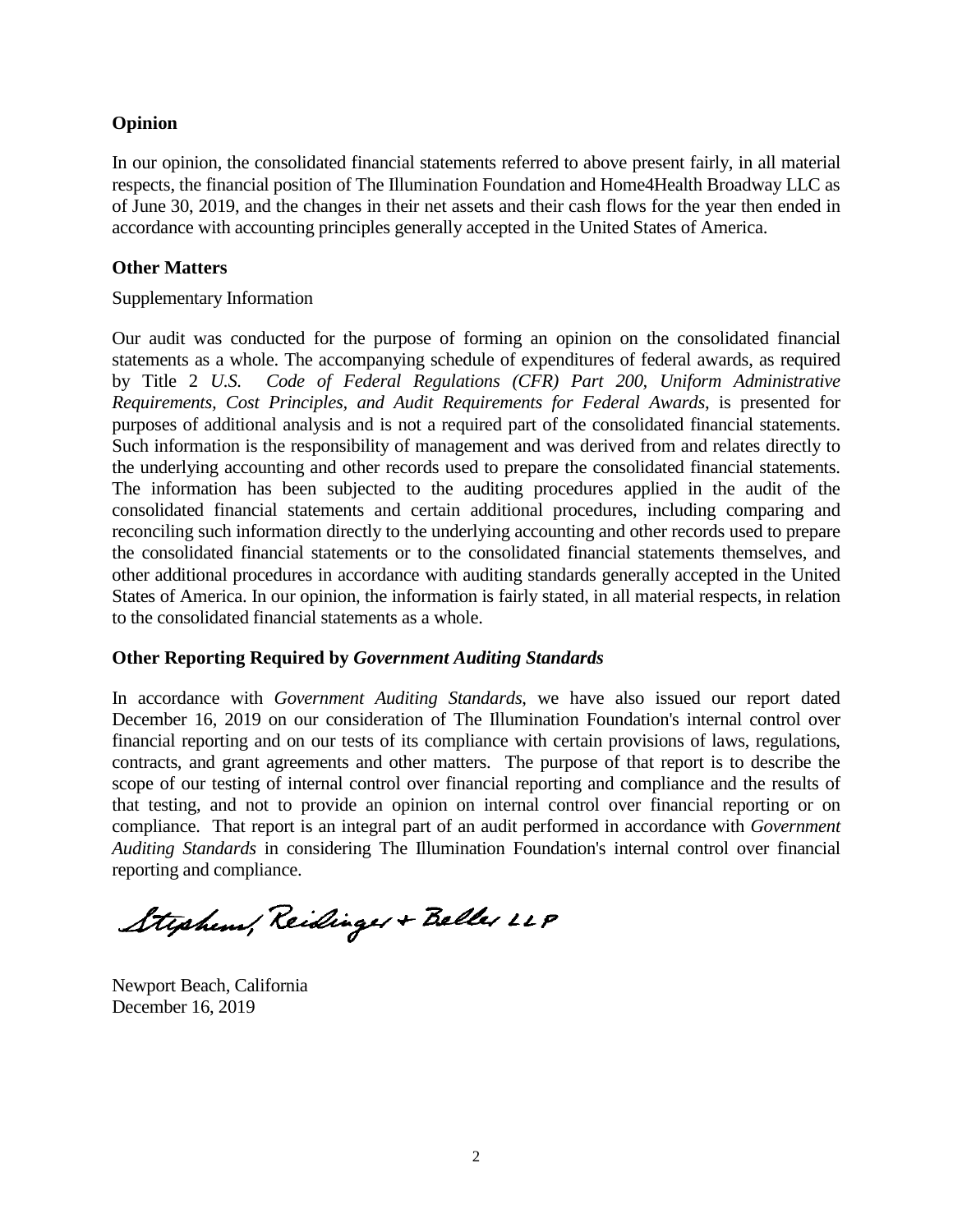## **CONSOLIDATED STATEMENT OF FINANCIAL POSITION**

## June 30, 2019

#### **ASSETS**

| <b>Current Assets</b>                                 |                 |
|-------------------------------------------------------|-----------------|
| Cash and cash equivalents                             | \$<br>1,192,374 |
| Accounts receivable                                   | 2,557,451       |
| Prepaid expenses                                      | 114,706         |
| Total current assets                                  | 3,864,531       |
| Property and Equipment                                |                 |
| Buildings, furniture, equipment, improvements & land, |                 |
| net of accumulated depreciation of<br>\$939,898       | 5,662,068       |
| Deposits                                              | 87,650          |
| <b>Total assets</b>                                   | \$<br>9,614,249 |
| <b>LIABILITIES AND NET ASSETS</b>                     |                 |
| <b>Current Liabilities</b>                            |                 |
| Accounts payable                                      | \$<br>972,093   |
| <b>Accrued liabilities</b>                            | 627,285         |
| Current maturities of notes payable                   | 3,894,845       |
| Current portion of service obligation                 | 50,898          |
| Deferred revenue                                      | 159,895         |
| Total current liabilities                             | 5,705,016       |
| Long Term Liabilities                                 |                 |
| Notes payable - net of current maturities             | 372,742         |
| Service obligation- net of current portion            | 375,593         |
| Line of credit                                        | 500,000         |
| Total liabilities                                     | 6,953,351       |
| Net assets                                            |                 |
| Without donor restrictions                            | 2,231,161       |
| With donor restrictions                               | 429,737         |
| Total net assets                                      | 2,660,898       |
| Total liabilities and net assets                      | \$<br>9,614,249 |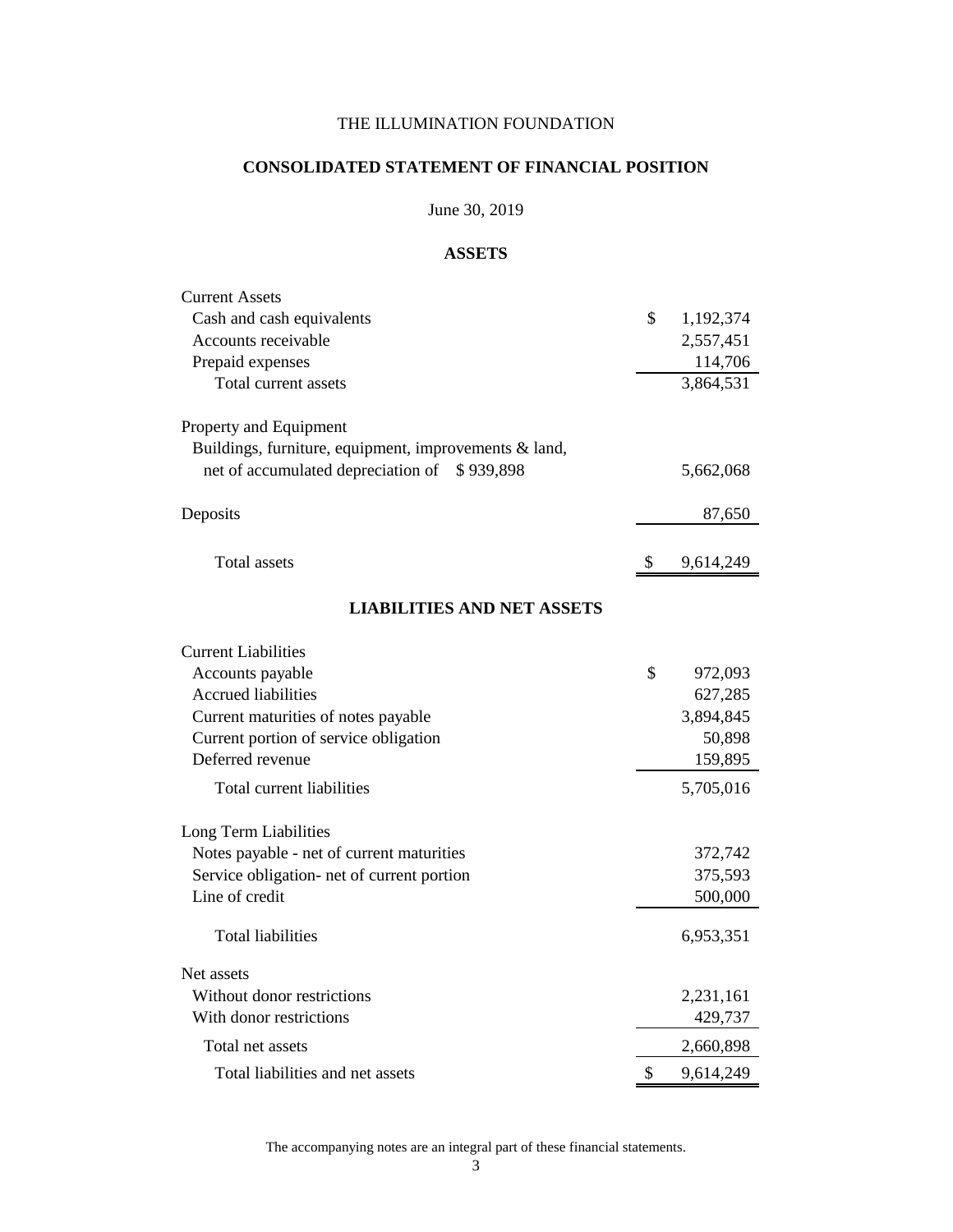## **CONSOLIDATED STATEMENT OF ACTIVITIES**

For the Year Ended June 30, 2019

|                                        | <b>Without Donor</b><br>Restrictions | With Donor<br>Restrictions | Total            |
|----------------------------------------|--------------------------------------|----------------------------|------------------|
| Revenue and other support              |                                      |                            |                  |
| Program service fees                   | \$<br>14,197,008                     | \$                         | \$<br>14,197,008 |
| Federal grants                         | 2,535,723                            |                            | 2,535,723        |
| Contributions                          | 306,049                              | 1,807,619                  | 2,113,668        |
| Special events, net of direct expenses |                                      |                            |                  |
| of \$295,854                           | 953,165                              |                            | 953,165          |
| In-kind contributions                  | 1,100,534                            |                            | 1,100,534        |
| Other income                           | 105,224                              |                            | 105,224          |
| Net assets released from restrictions  | 1,775,381                            | (1,775,381)                |                  |
| Total revenue and other support        | 20,973,084                           | 32,238                     | 21,005,322       |
| <b>Expenses</b>                        |                                      |                            |                  |
| Program services                       | 18,448,731                           |                            | 18,448,731       |
| Management & general                   | 1,644,343                            |                            | 1,644,343        |
| Fundraising                            | 455,216                              |                            | 455,216          |
| Total expenses                         | 20,548,290                           |                            | 20,548,290       |
| Increase in net assets                 | 424,794                              | 32,238                     | 457,032          |
| Net assets at beginning of year        | 1,806,367                            | 397,499                    | 2,203,866        |
| Net assets at end of year              | \$<br>2,231,161                      | \$<br>429,737              | \$<br>2,660,898  |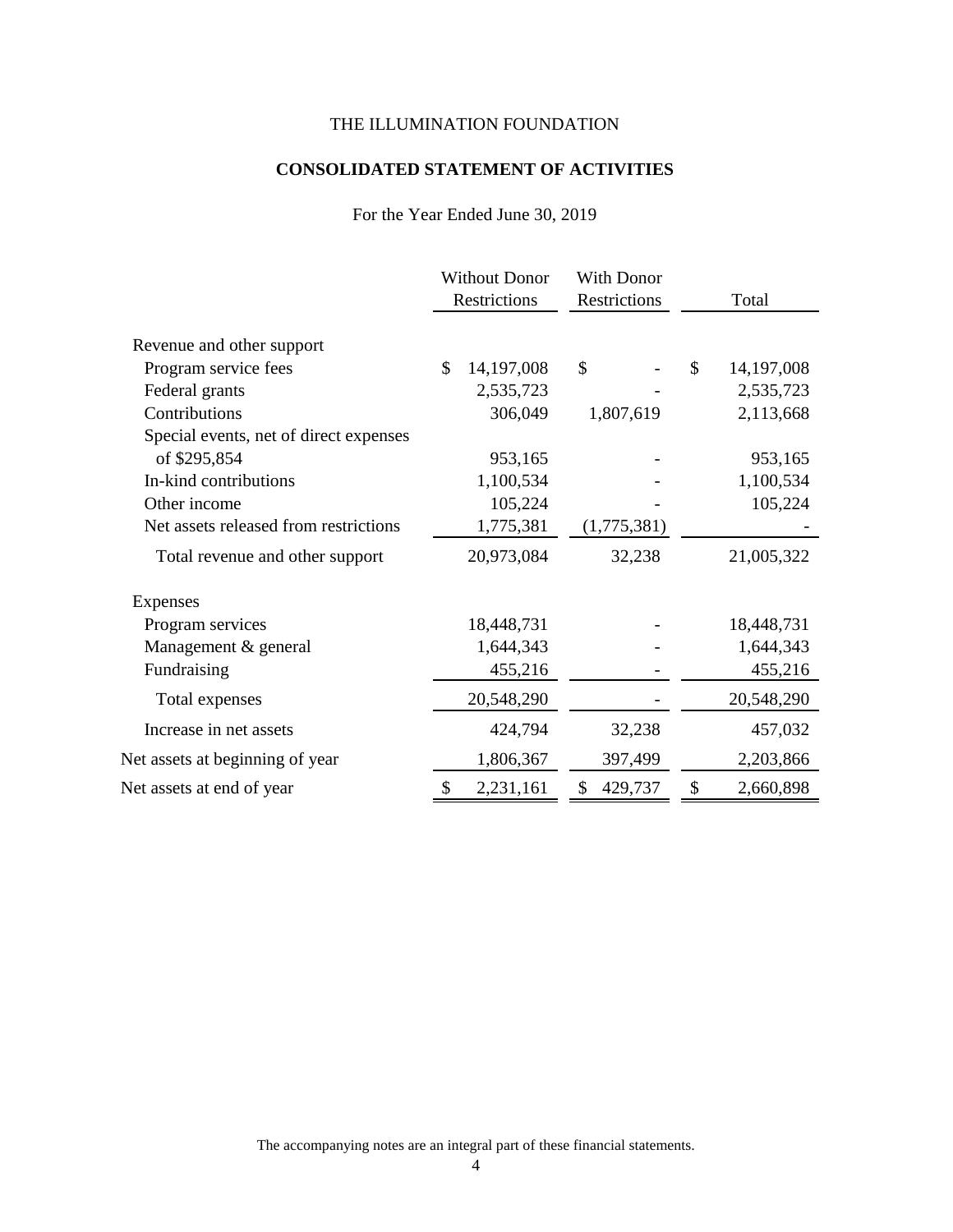#### **CONSOLIDATED STATEMENT OF FUNCTIONAL EXPENSES**

#### For the Year Ended June 30, 2019

|                                            | Program          | Management      |                       |                       |
|--------------------------------------------|------------------|-----------------|-----------------------|-----------------------|
|                                            | Services         | & General       | Fundraising           | Total                 |
| Advertising                                | \$<br>120        | \$              | $\mathbb{S}$<br>6,490 | $\mathbb{S}$<br>6,610 |
| Conference, convention & meetings          | 1,700            | 10,598          | 806                   | 13,104                |
| Depreciation                               | 213,556          | 21,069          |                       | 234,625               |
| Direct client care                         | 4,948,007        |                 |                       | 4,948,007             |
| Donated services, materials and facilities | 1,008,767        | 11,767          | 9,229                 | 1,029,763             |
| Dues, fees $\&$ subscriptions              | 26,402           | 33,809          | 5,947                 | 66,158                |
| Employee benefits                          | 1,034,992        | 70,700          | 11,621                | 1,117,313             |
| Equipment rental and maintenance           | 389,102          | 32,733          | 3,610                 | 425,445               |
| Insurance                                  | 472,706          | 31,814          | 4,709                 | 509,229               |
| Interest expense                           | 40,309           | 39,159          |                       | 79,468                |
| License, permits and taxes                 | 14,546           | 4,738           | 375                   | 19,659                |
| Miscellaneous                              | 4,472            | 11,339          | 1,430                 | 17,241                |
| Office expense                             | 6,224            | 7,311           | 6,714                 | 20,249                |
| Payroll taxes                              | 580,489          | 76,762          | 9,525                 | 666,776               |
| Professional services                      | 906,512          | 264,904         | 241,968               | 1,413,384             |
| <b>Salaries</b>                            | 6,993,859        | 780,019         | 116,142               | 7,890,020             |
| Rent, parking and other occupancy          | 658,899          | 82,272          | 3,386                 | 744,557               |
| Repairs and maintenance                    | 261,926          | 23,594          | 14,296                | 299,816               |
| Staff development and recruiting           | 19,326           | 39,616          |                       | 58,942                |
| Supplies                                   | 273,976          | 28,458          | 6,271                 | 308,705               |
| Telephone                                  | 120,068          | 6,458           | 98                    | 126,624               |
| Temporary help                             | 197,895          | 3,063           | 9,174                 | 210,132               |
| Travel                                     | 98,920           | 54,617          | 3,425                 | 156,962               |
| <b>Utilities</b>                           | 175,958          | 9,543           |                       | 185,501               |
| <b>Total Expenses</b>                      | 18,448,731<br>\$ | \$<br>1,644,343 | \$<br>455,216         | 20,548,290<br>\$      |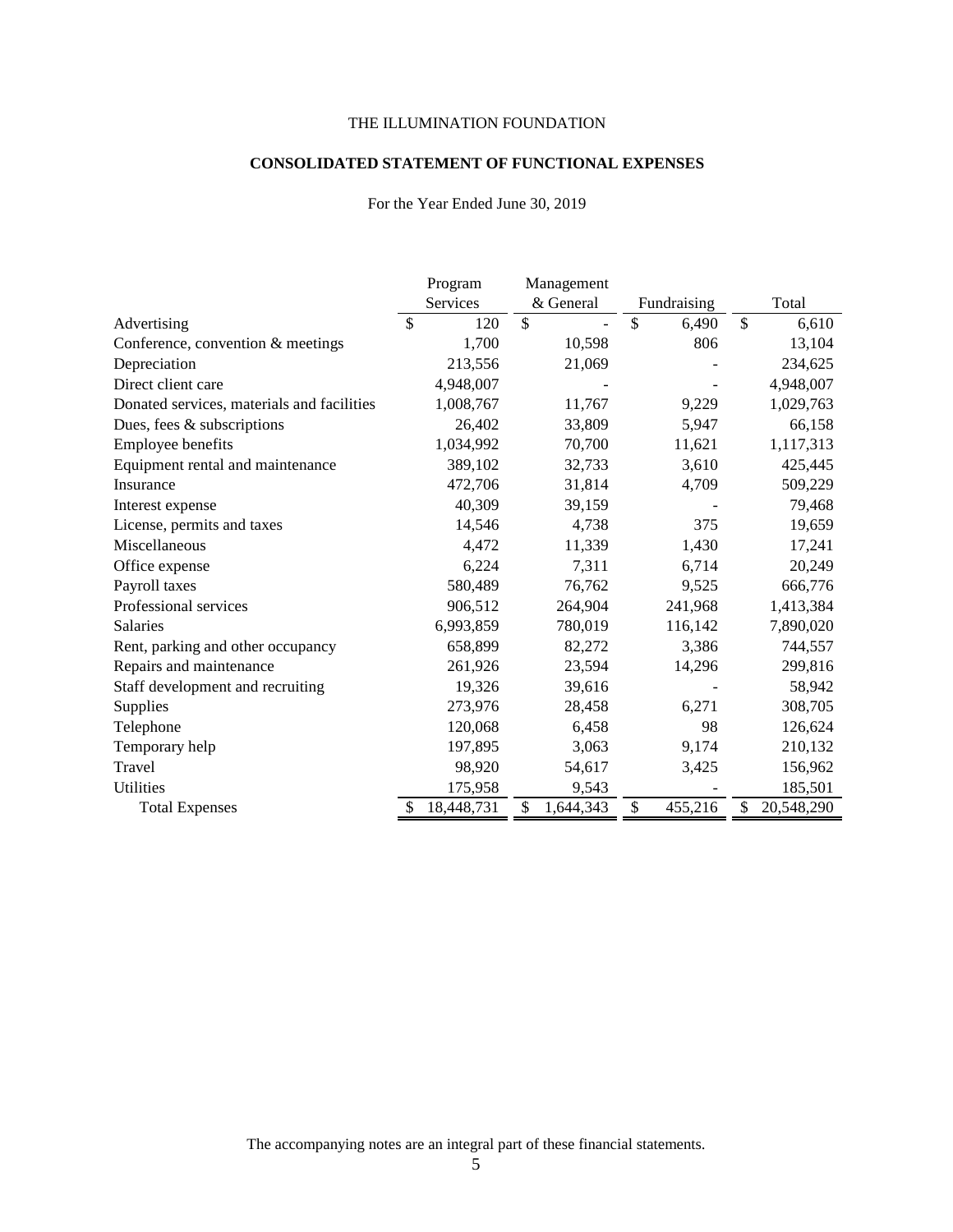## **CONSOLIDATED STATEMENT OF CASH FLOWS**

## For the Year Ended June 30, 2019

| Cash flows from operating activities           |    |             |
|------------------------------------------------|----|-------------|
| Increase in net assets                         | \$ | 457,032     |
| Adjustments to reconcile change in net assets  |    |             |
| Depreciation                                   |    | 234,625     |
| Amortization of service contract               |    | (56, 252)   |
| (Increase) decrease in operating assets        |    |             |
| Accounts receivable                            |    | (765, 739)  |
| Prepaid expenses                               |    | (21, 550)   |
| Deposits                                       |    | (4, 477)    |
| Increase (decrease) in operating liabilities   |    |             |
| Accounts payable                               |    | 35,378      |
| <b>Accrued liabilities</b>                     |    | 49,161      |
| Deferred revenue                               |    | 24,363      |
| Net cash used in operating activities          |    | (47, 459)   |
| Cash flows from investing activities           |    |             |
| Acquisition of property and equipment          |    | (357, 857)  |
| Net cash used in investing activities          |    | (357, 857)  |
| Cash flows from financing activities           |    |             |
| Proceeds from line of credit                   |    | 500,000     |
| Repayment of note payable                      |    | (33,511)    |
| Proceeds from notes payable                    |    | 300,000     |
| Net cash provided from financing activities    |    | 766,489     |
| Net increase in cash and cash equivalents      |    | 361,173     |
| Cash and cash equivalents at beginning of year |    | 831,201     |
| Cash and cash equivalents at end of year       | \$ | 1,192,374   |
| Supplemental disclosures                       |    |             |
| Cash paid during the year for interest         | Φ  | 35,557      |
| Noncash investing and financing activities     |    |             |
| Purchase of buildings and vehicles             | \$ | 3,806,619   |
| Less amount financed                           |    | (3,571,639) |
| Cash paid for purchases                        | \$ | 234,980     |
|                                                |    |             |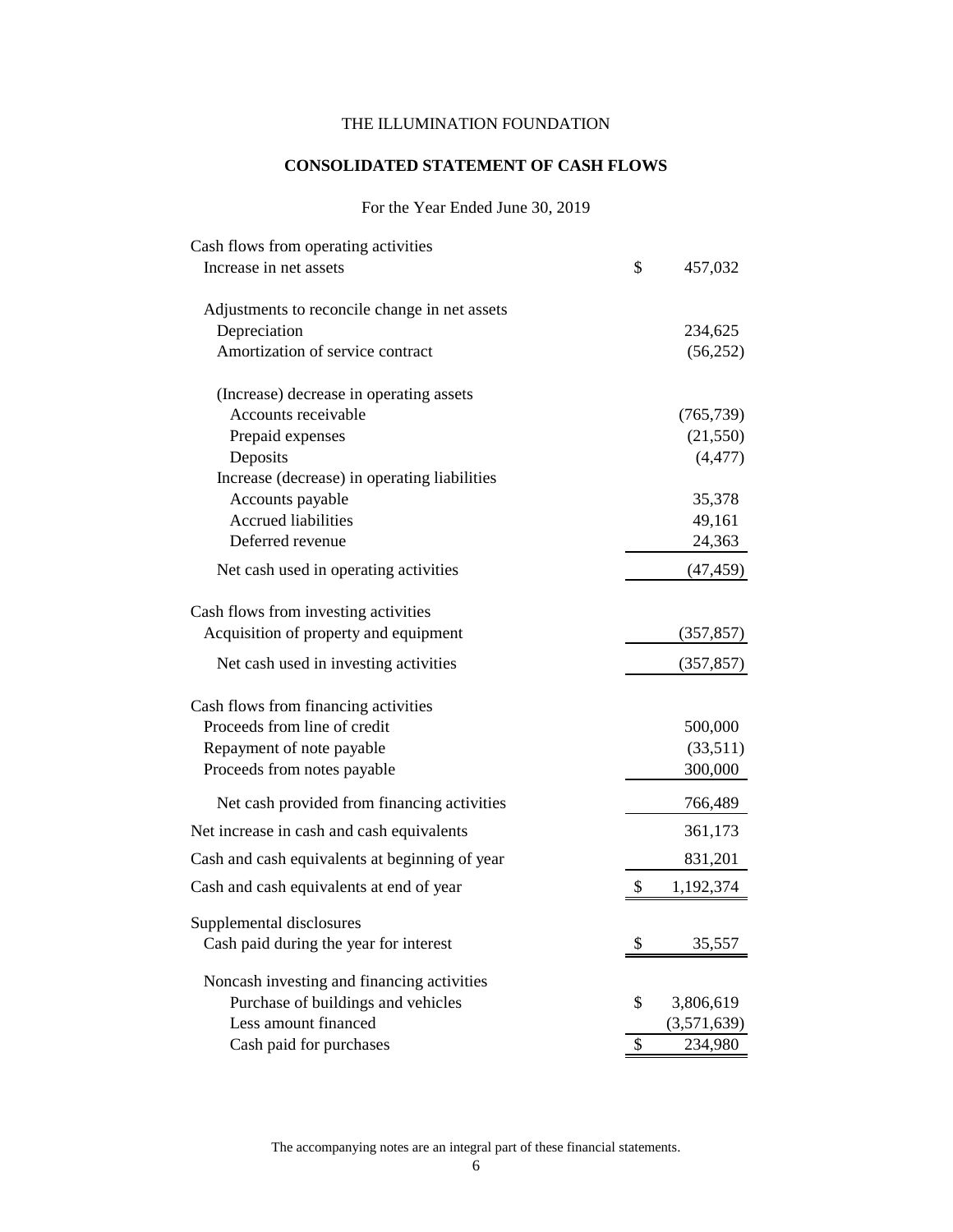## **NOTES TO CONSOLIDATED FINANCIAL STATEMENTS**

June 30, 2019

## **NOTE 1: NATURE OF ORGANIZATION**

The Illumination Foundation ("IF") is a non-profit organization established to provide housing and social services to homeless individuals and families. The Organization is exempt from federal income taxes under section  $501(c)(3)$  of the Internal Revenue Code and Section 23701 of the California Revenue and Taxation Code.

IF combines housing and social services with healthcare and behavioral mental health services to reduce the impacts of homelessness and people's vulnerability to future homelessness.

On April 25, 2019, The Illumination Foundation formed Home4Health Broadway LLC (Home4Health), a wholly-owned California limited liability company. Home4Health is organized and operated exclusively for charitable purposes and is engaged in the acquisition, construction, rehabilitation, operations, and/or disposition of real and personal property for the provision of health care services, recuperative care, and affordable housing for low income individuals and families.

The accompanying consolidated financial statements present the consolidated accounts of The Illumination Foundation and Home4Health. All intercompany accounts and transactions have been eliminated. The Illumination Foundation and Home4Health are referred collectively as the "Organization."

## **NOTE 2: SUMMARY OF SIGNIFICANT ACCOUNTING POLICIES**

## *Basis of Accounting*

The financial statements have been prepared on the accrual basis of accounting in accordance with accounting principles generally accepted in the United States of America (GAAP).

#### *New Pronouncement*

In August 2016, the Financial Accounting Standards Board (FASB) issued Accounting Standards Update (ASU) 2016-14, *Presentation of Financial Statements of Not-for-Profit Entities (Topic 958).* ASU 2016-14 reduces the number of classes of net assets from three to two, requires the presentation of expenses in both natural and functional classifications, and requires both quantitative and qualitative disclosures about liquidity and availability of financial resources among other provisions. ASU 2016-14 became effective for fiscal years beginning after December 15, 2017, with early adoption permitted. Management elected to adopt ASU 2016-14 as of and for the year ending June 30, 2019.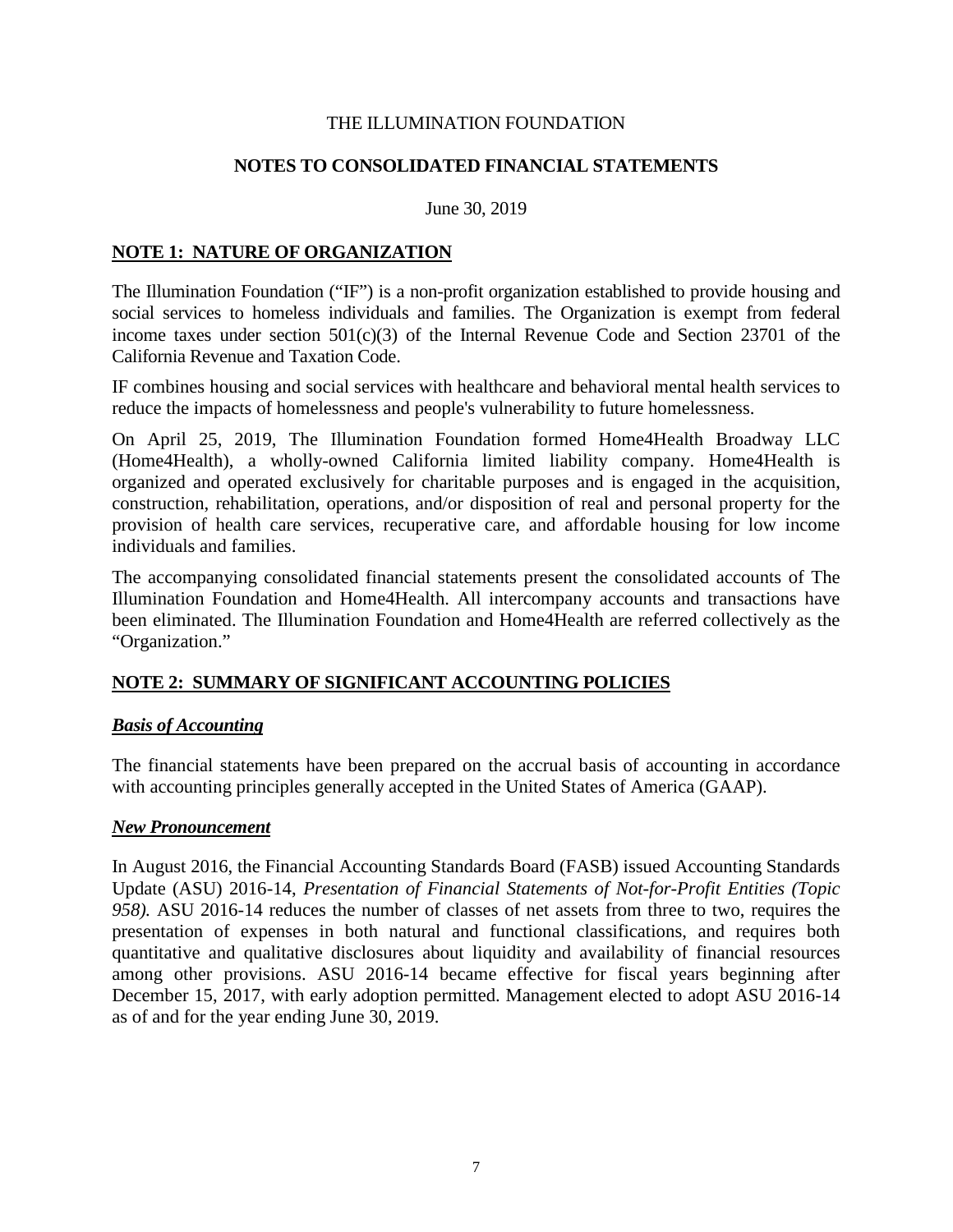## **NOTES TO CONSOLIDATED FINANCIAL STATEMENTS (continued)**

#### June 30, 2019

## **NOTE 2: SUMMARY OF SIGNIFICANT ACCOUNTING POLICIES** (continued)

#### *Net Assets*

The financial statements report net assets and changes in net assets in two classes that are based upon the existence or nonexistence of restrictions on use that are placed by its donors. The two classes of net assets are as follows:

Net Assets Without Donor Restrictions – Net assets without donor restrictions are resources available to support the Organization's operations. The only limits on the use of these net assets, if any, are the broad limits resulting from the nature of the Organization, the environment in which it operates, the purposes specified in its corporate documents and its application for tax-exempt status, and any limits resulting from contractual agreements with creditors and others that are entered into in the course of its operations.

Support that is restricted by a donor is reported as an increase in net assets without donor restrictions if the restriction expires in the period in which the support is recognized. All other donor-restricted support is reported as an increase in net assets with donor restrictions, depending on the nature of the restriction.

Net Assets With Donor Restrictions – Net assets with donor restrictions are resources that are restricted by a donor for use for a specified purpose or in a particular future period. Some donor-imposed restrictions are temporary in nature, and the restriction will expire when the resources are used in accordance with the donor's instructions or when the stipulated time has passed. Other donor-imposed restrictions are perpetual in nature and the Organization must continue to use these resources in accordance with donor's restrictions.

The Organization's unspent contributions are included in this class if the donor has limited their use. When a donor's restriction is satisfied, the expiration of the restriction is reported in the financial statements by reclassifying the net assets from net assets with donor restrictions to net assets without donor restrictions.

#### *Classification of Transactions*

All revenues are reported as increases in net assets without donor restrictions in the statement of activities unless the donor specified the use of the related resource for a specified purpose or for a future period. All expenses are reported as decreases in net assets without donor restrictions.

## *Cash and Cash Equivalents*

For purposes of the statement of cash flows, the Organization considers all cash and other highly liquid investments with maturities of three months or less to be cash equivalents.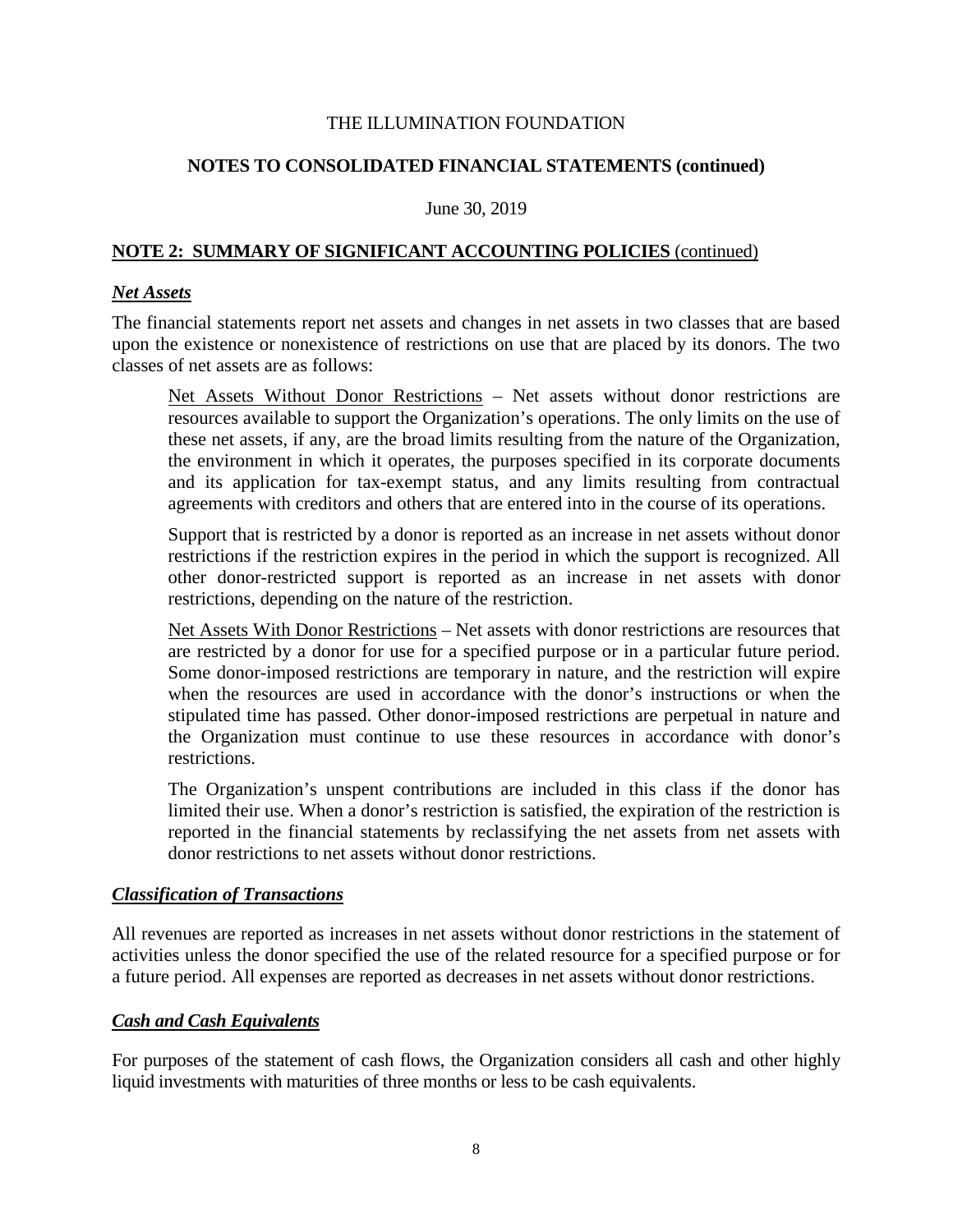## **NOTES TO CONSOLIDATED FINANCIAL STATEMENTS (continued)**

#### June 30, 2019

## **NOTE 2: SUMMARY OF SIGNIFICANT ACCOUNTING POLICIES** (continued)

#### *Concentration of Credit Risk*

The Organization places its cash deposits with high-credit quality financial institutions. At times, balances in the organization's cash accounts may exceed the Federal Deposit Insurance Corporation's (FDIC) insurance limit. The Organization has not incurred losses related to carrying cash balances in excess of the FDIC insurance limit.

## *Estimates*

The preparation of the financial statements in accordance with generally accepted accounting principles in the United States of America requires management to make estimates and assumptions that affect certain reported amounts of assets and liabilities and disclosures of contingent assets and liabilities at the date of the financial statements and the reported amounts of revenue and expenses during the reporting period. Actual results may differ from those estimates.

#### *Allowance for Doubtful Accounts*

Accounts receivable are stated at unpaid balances, less an allowance for doubtful accounts. The Organization provides for losses on accounts receivable using the allowance method. The allowance is based on experience, third-party contracts and other circumstances, which may affect the collectability of the various accounts receivables. In the opinion of management, all receivables for the year ended June 30, 2019 are collectable. Therefore, no allowance for doubtful accounts has been provided.

## *Property and Equipment*

Property and equipment purchased by the Organization are carried at cost. Major renewals and betterments are capitalized. The Organization's capitalization threshold is \$1,000. Maintenance, repairs and minor renewals are expensed as incurred. When properties are retired or otherwise disposed of, the related cost and accumulated depreciation are removed from the accounts and gains or losses are credited or charged to income.

Contributed property and equipment are reported as support and carried at fair value at the time of donation. Assets donated with restrictions regarding their use and contributions of cash that must be used for property or equipment are reported as restricted support. Absent donor stipulations regarding how long their donated assets must be maintained, the Organization reports expirations of restrictions when the donated or acquired assets are placed into service.

Depreciation is recorded on the straight-line basis over the estimated useful lives of the related assets as follows: computer and equipment for 3 to 5 years; furniture and fixtures for 5 years; vehicles for 3 to 5 years; leasehold improvements for 2 years; and building and improvements for 7 to 25 years.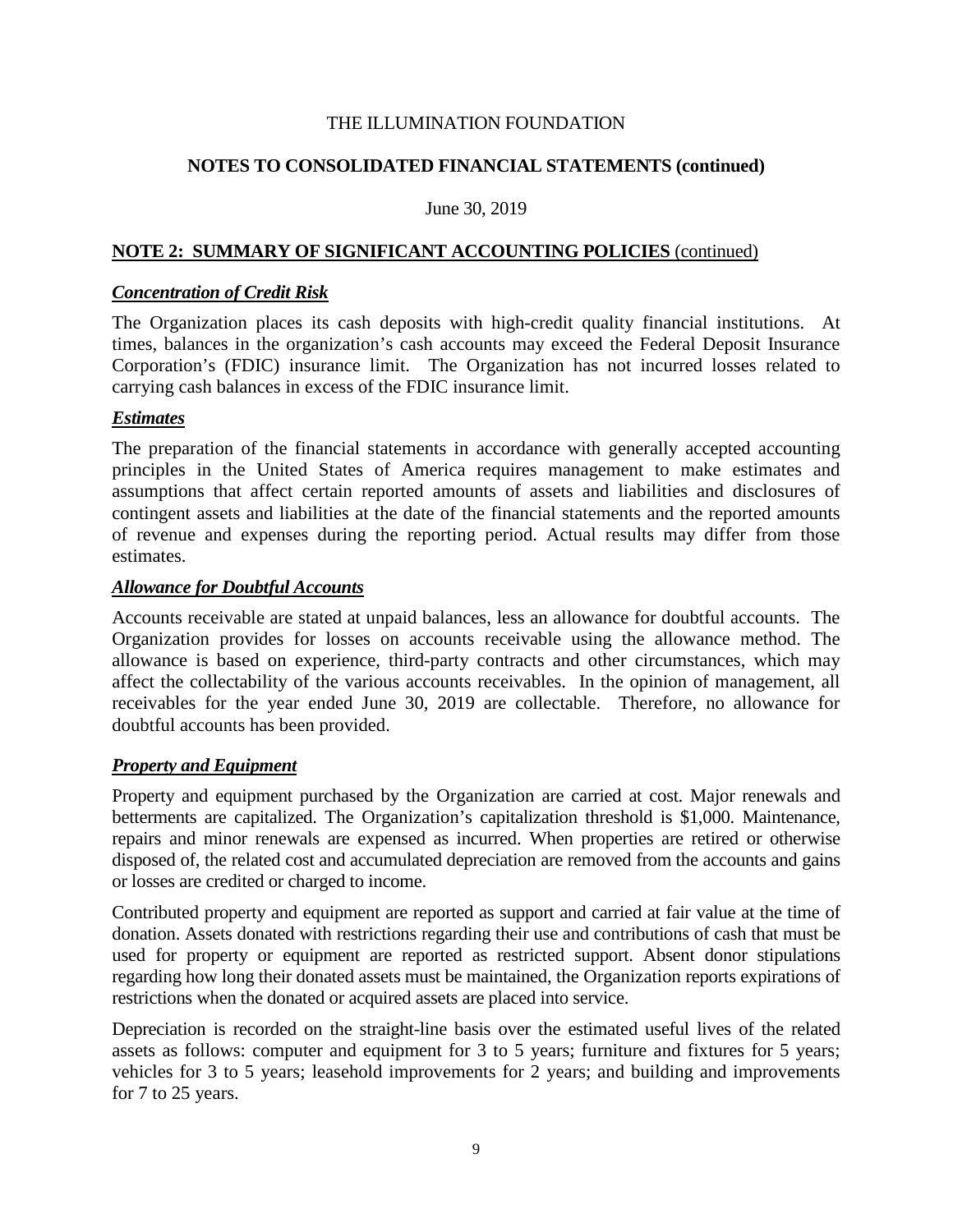## **NOTES TO CONSOLIDATED FINANCIAL STATEMENTS (continued)**

#### June 30, 2019

## **NOTE 2: SUMMARY OF SIGNIFICANT ACCOUNTING POLICIES** (continued)

#### *Income Taxes*

The Organization is exempt from Federal and California income tax under Internal Revenue Code (IRC) Section 501(c)(3) and Section 23701 of the California Revenue and Taxation Code. Therefore no provision for income taxes has been included in the accompanying financial statements.

#### *Compensated Absences*

Vacation benefits are allowed to accumulate and upon an employee's termination or retirement are paid out at the individual's regular payroll rate. The balance of accumulated vacation benefits at June 30, 2019 was \$221,618 and is included in accrued liabilities in the statement of financial position.

## *Deferred Revenue*

Funds received in advance of program services or activities to be performed or delivered in future periods are recorded as deferred revenue in the accompanying statement of financial position. Revenues relating to such advance payments are recognized as the required services or activities are performed and the related exchange transaction is completed. Deferred revenue as of June 30, 2019 totaled \$159,895.

## *Donated Services and Material and Facilities*

Donated noncash assets are recorded at estimated fair values at the date received. Donated materials and noncash assets received totaled \$498,070 during the year ended June 30, 2019. Donated services are recognized when a nonfinancial asset is created or specialized skills are required and the Organization would otherwise need to purchase the services. Donated services for the housing, recuperative care, children's and healthcare outreach programs totaling \$330,664 were received and recognized during the year ended June 30, 2019. In addition, the Organization received \$228,401 in contributed services that were not recognized in the statement of activities during the year ended June 30, 2019. Donated facilities are reported as support income and rental expense. The total of donated facilities was \$271,800 during the year ended June 30, 2019.

## *Contributions*

Contributions, including unconditional promises to give, are recognized in the period received. Contributions are reported as increases in net assets without donor restrictions unless use of the contributions is restricted by the donor. Amounts received that are restricted by the donor for a specific purpose or to be used in future periods are reported as increases in net assets with donor restrictions.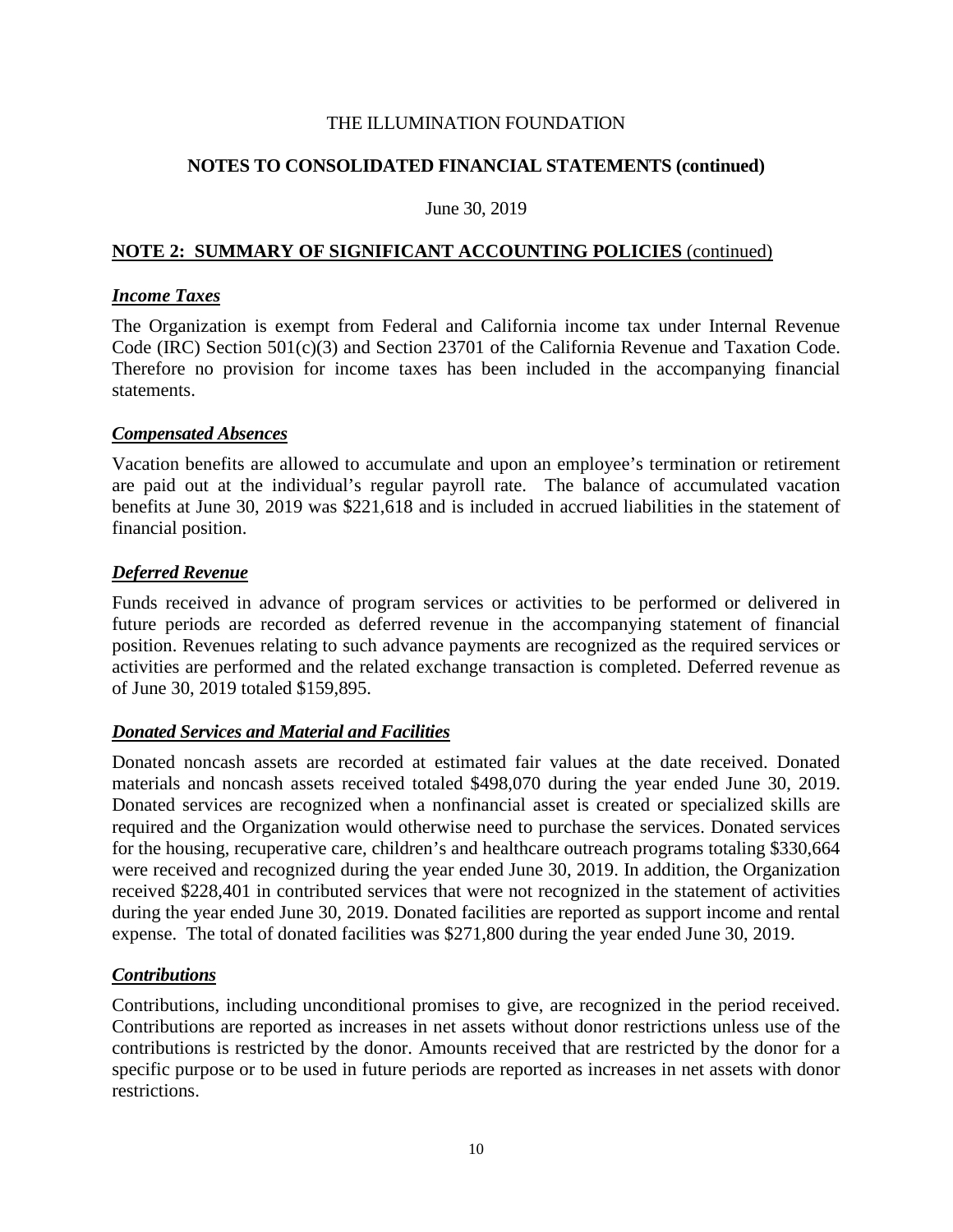## **NOTES TO CONSOLIDATED FINANCIAL STATEMENTS (continued)**

#### June 30, 2019

## **NOTE 2: SUMMARY OF SIGNIFICANT ACCOUNTING POLICIES** (continued)

#### *Functional Allocation of Expenses*

The costs of providing the various programs and other activities have been summarized on a functional basis in the statement of activities and statement of functional expenses. Expenses that can be identified with a specific program or service are charged directly to the program or service. Costs common to multiple functions have been allocated among various functions benefited using a reasonable allocation method that is consistently applied. The expenses that are allocated are as follows:

- The time and effort method is used to allocate salaries and benefits, professional services, temporary help and travel costs.
- Staffing, or the number of employees per department or program, is the method used to allocate costs for depreciation, rent, repair and maintenance, insurance, office expense, supplies, telephone and utilities.

Management and general expenses include costs that are not directly identifiable with any specific program, but which provide for the overall support and direction of the Organization.

Fundraising expenses are expensed as incurred and are charged to the respective fundraising cost center. When the Organization incurs shared costs that are both fundraising and management and general, the costs are allocated based on the methods described above.

## *Advertising Costs*

Advertising costs are expensed as incurred. Total advertising costs for the year ended June 30, 2019 was \$6,610.

#### *Subsequent Events*

Management has evaluated subsequent events through December 16, 2019, the date when the financial statements were available for issue.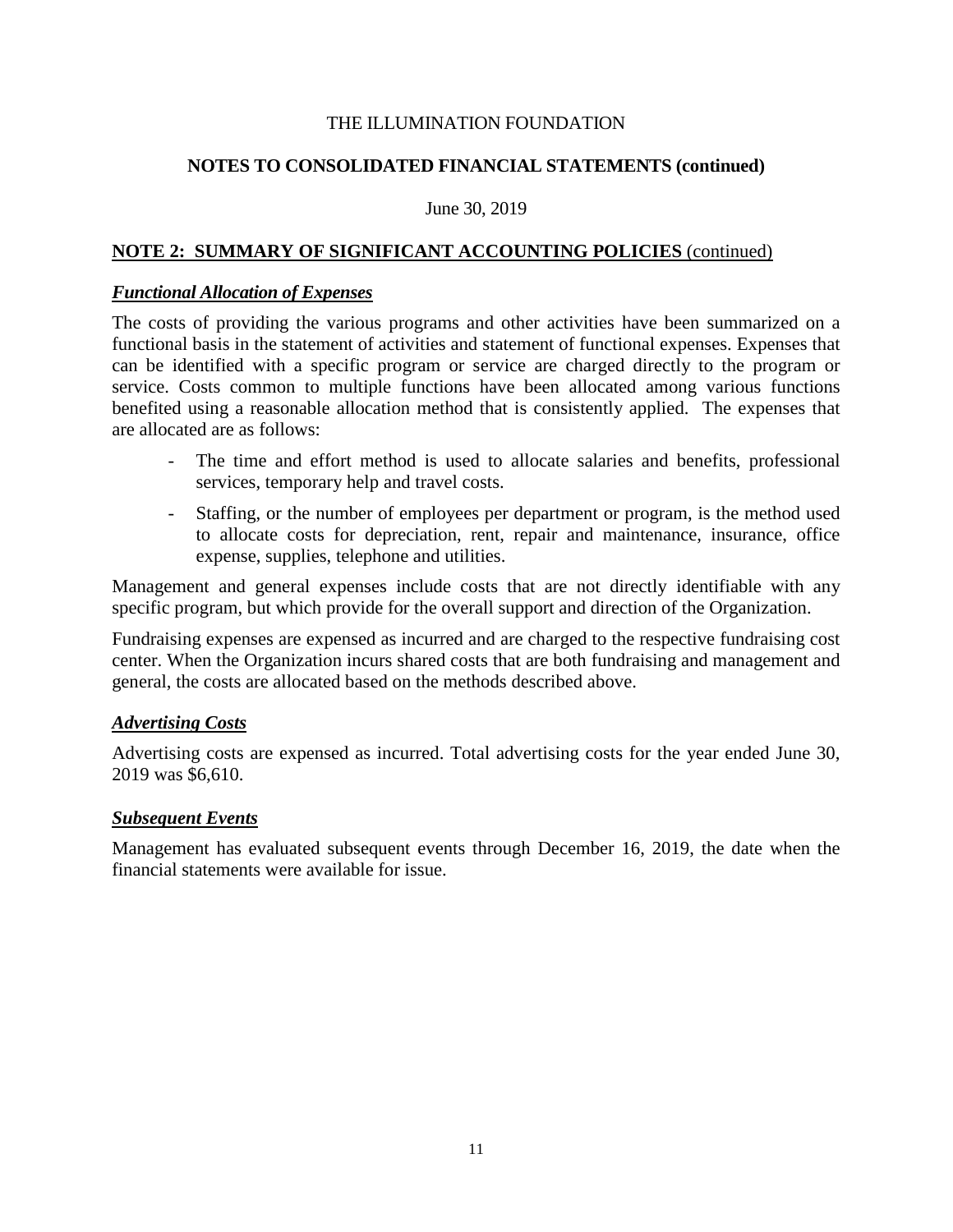## **NOTES TO CONSOLIDATED FINANCIAL STATEMENTS (continued)**

June 30, 2019

## **NOTE 3: PROPERTY AND EQUIPMENT**

Property and equipment as of June 30, 2019 is comprised of the following:

| Buildings & leasehold improvements | \$<br>4,039,319 |
|------------------------------------|-----------------|
| Furniture & fixtures               | 354,767         |
| Computers & equipment              | 333,206         |
| Vehicles                           | 155,807         |
| Construction in progress           | 23,867          |
| Accumulated depreciation           | (939, 898)      |
| Subtotal                           | 3,967,068       |
| Land                               | 1,695,000       |
| Total                              | 5,662,068       |

Depreciation expense for the year ended June 30, 2019 was \$234,625.

## **NOTE 4: RETIREMENT PLAN**

The Organization has established a voluntary defined contribution 401(k) retirement plan for its employees under which it matches participant salary deferrals up to 3.5% of the employee's salary. During the year ended June 30, 2019, the Organization contributed \$143,013 to the plan and had a related accrual of \$17,027 which is included in current liabilities in the statement of financial position.

## **NOTE 5: LIQUIDITY AND AVAILABILITY**

Financial assets without donor restrictions limiting their use within one year of June 30, 2019, which are available for general expenditures are as follows:

| Financial assets:                                                                             |                 |
|-----------------------------------------------------------------------------------------------|-----------------|
| Cash and cash equivalents                                                                     | \$<br>1,192,374 |
| Accounts receivable                                                                           | 2,557,451       |
| Prepaid expenses                                                                              | 114,706         |
| Total financial assets                                                                        | 3,864,531       |
| Less financial assets held to meet donor-imposed restrictions:<br>Donor-restricted net assets | (429, 737)      |
| Amount available for general expenditures within one year                                     | 3,434,794       |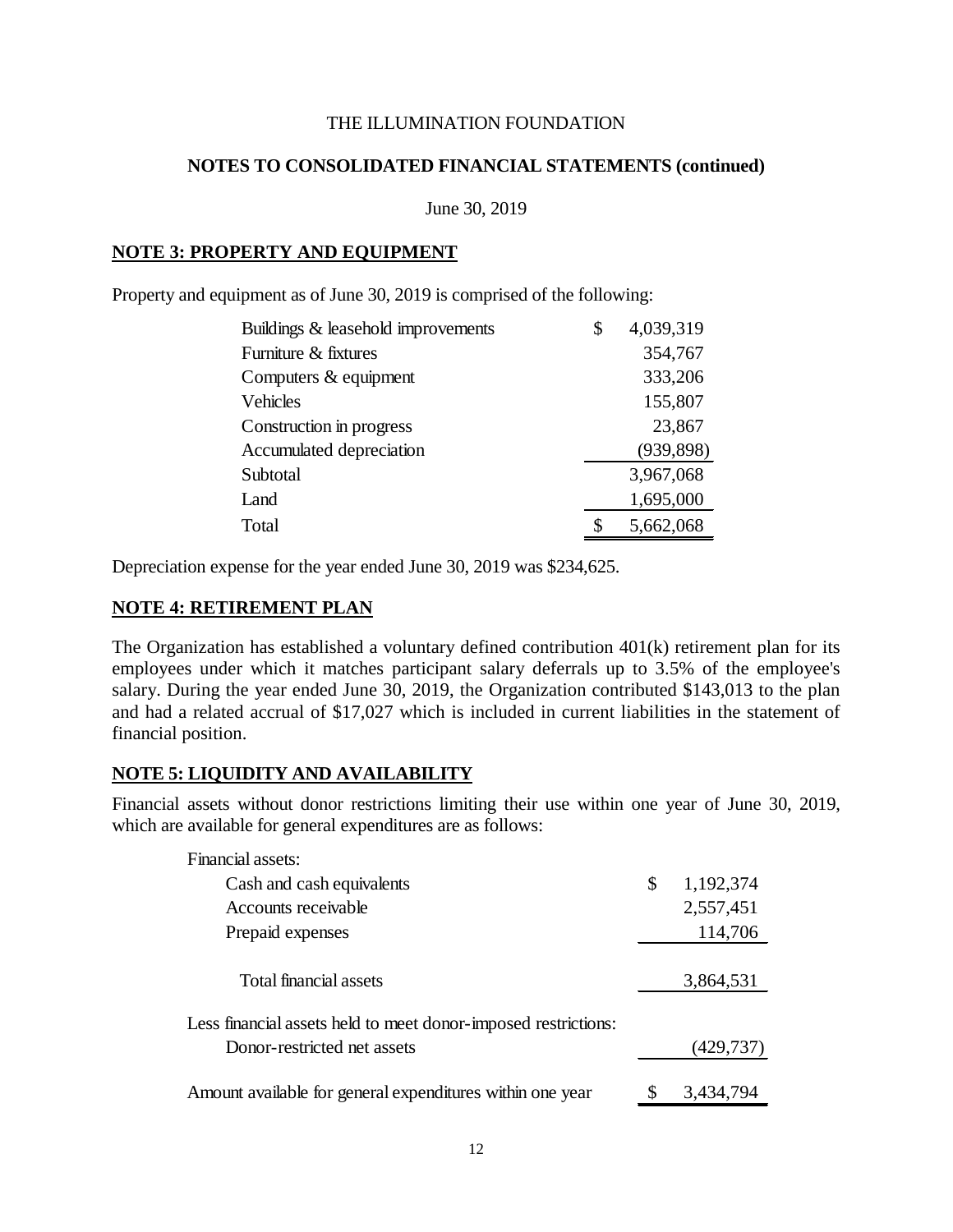## **NOTES TO CONSOLIDATED FINANCIAL STATEMENTS (continued)**

#### June 30, 2019

## **NOTE 5: LIQUIDITY AND AVAILABILITY** (continued)

Based on the table above, the Organization has \$3,434,794 of financial assets available within one year of the balance sheet date to meet cash needs for general expenditures. The Organization's financial assets have been reduced by \$429,737, which was not available for general use because of donor imposed restrictions as of June 30, 2019, however, the restrictions are expected to be released within one year of the balance sheet date.

In addition to cash-on-hand, the Organization is able to meet its liquidity needs through effective management of accounts receivables. For the fiscal year ended June 30, 2019, the Organization's accounts receivable turnover ratio was relatively high at 8.70, which indicates that accounts receivables are collected quickly to positively impact liquidity and cash flows.

## **NOTE 6: LINE OF CREDIT**

During December 2017, the Organization entered into a line of credit agreement with a board member's private foundation providing for borrowings of up to \$500,000 through December 1, 2027. The outstanding balance of the line of credit accrues annual interest at 5% with principal and interest becoming due on December 1, 2027. As of June 30, 2019, the outstanding balance on the line of credit was \$500,000.

## **NOTE 7: NOTES PAYABLE**

During December 2017, the Organization refinanced an existing line of credit of \$450,000 with the proceeds of a term note payable in the amount of \$450,000 from a board member's private foundation. The note will be amortized over a ten-year period with payments of principal and interest at 5% due monthly and a final maturity of November 30, 2027. The outstanding balance of the note as of June 30, 2019 was \$395,948, of which \$41,632 is included in current liabilities.

On May 21, 2019, the Organization obtained two six month notes payable to assist with the purchase of a property for temporary emergency shelter programs in the city of Anaheim, CA. The first note in the amount of \$500,000 was obtained from a member of the Organization's board of directors and the second note in the amount of \$250,000 was obtained from an unrelated party. Both notes accrue interest at 5% per annum and were due on November 20, 2019. These notes were extended to December 31, 2019, which is the date that the pending re-financing on the related property is expected to close. The outstanding balances on these notes payable as of June 30, 2019 was \$500,000 and \$250,000, respectively.

During May 2019, the Organization obtained two short term notes payable from two members of the Organization's board of directors for the financing of the purchase of land and building in the city of Anaheim, CA for the Organization's charitable purposes. The first note was in the amount of \$2,000,000 and the second note was for \$800,000. Subsequently, on June 11, 2019, the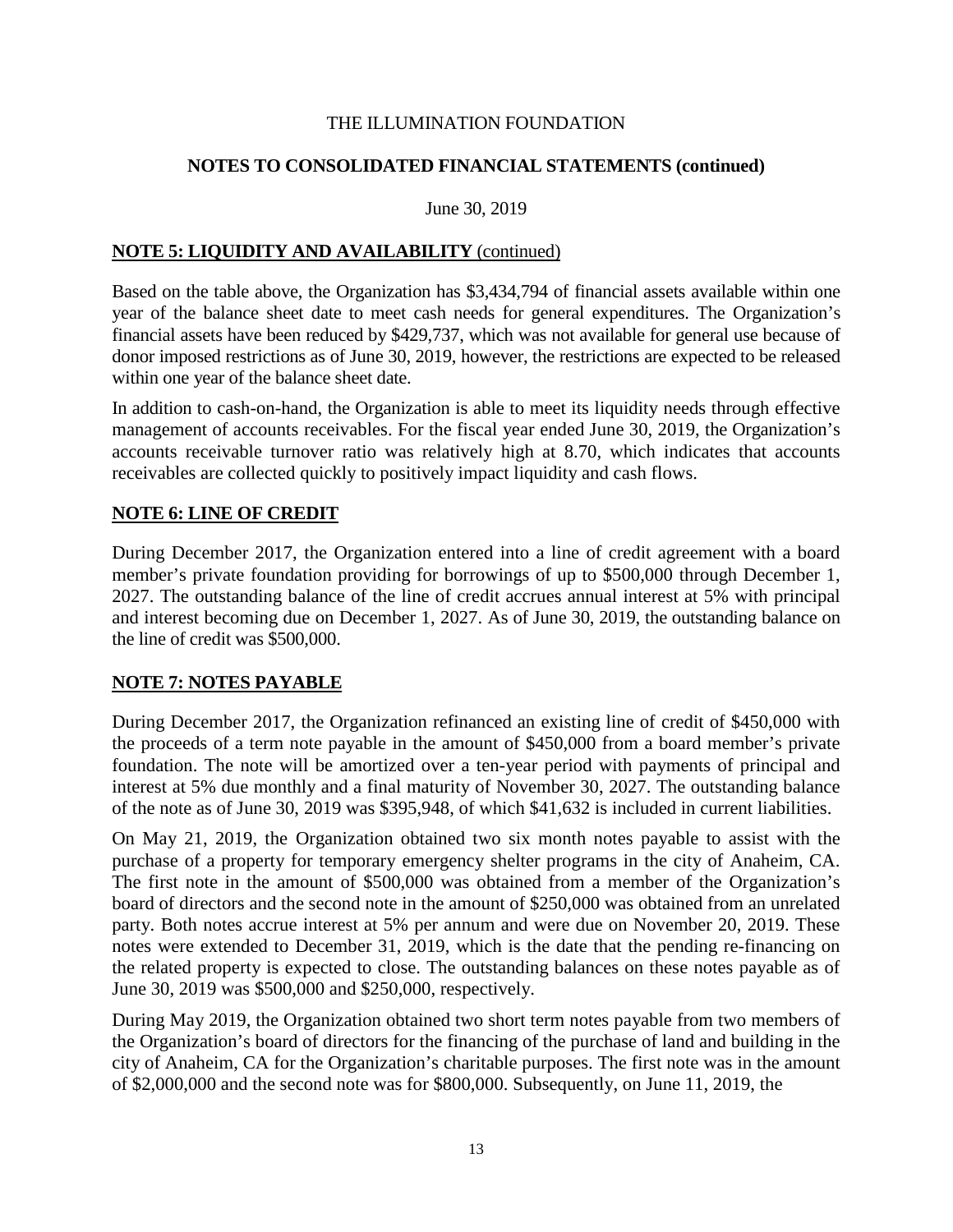## **NOTES TO CONSOLIDATED FINANCIAL STATEMENTS (continued)**

#### June 30, 2019

#### **NOTE 7: NOTES PAYABLE** (continued)

Organization obtained a third note payable from a board member in the amount of \$300,000 for the same cause. All three notes incur interest at 5% per annum and had an original due date of October 31, 2019. The property purchased with these funds is in the process of being re-financed with a third party and therefore the three notes were amended with a new maturity date of January 15, 2020, which is the date that the pending re-finance is expected to close.

During the year, the Organization financed the purchase of a vehicle over a 6 year period with monthly payment of \$387 including interest at 7.09% per annum. The outstanding balance of this note as of June 30, 2019 was \$21,639, of which \$3,213 is included in current maturities.

Maturities of notes payables are as follows:

| Year ended June 30, |                 |
|---------------------|-----------------|
| 2020                | \$<br>3,894,845 |
| 2021                | 43,931          |
| 2022                | 46,254          |
| 2023                | 48,703          |
| 2024                | 51,281          |
| Thereafter          | 182,573         |
| Total               | 4,267,587       |

## **NOTE 8: LONG-TERM SERVICE OBLIGATION**

During December of 2016, the Organization completed the construction of a shelter located in Stanton, CA with the proceeds of a \$544,000 advance for future services from Children and Families Commission of Orange County (CFCOC) and in-kind contributions of \$616,163. Under the agreement with CFCOC, the Organization is obligated to provide emergency shelter and other support services valued at \$544,000 to meet basic needs of homeless families with children ages 0-5 through December 31, 2031.

This service obligation, which is collateralized by a deed of trust on the property, is being amortized as services are provided with an imputed interest rate of 3.25%. During the year, the Organization provided \$56,252 of services related to this obligation, resulting in an unamortized service obligation of \$426,491 as of June 30, 2019, of which \$50,898 is included in current liabilities in the statement of financial position.

## **NOTE 9: LEASES**

The Organization leases various facilities for its programs with terms ranging from monthly to five years. On July 1, 2018, the Organization relocated its main office to Orange, CA and signed a five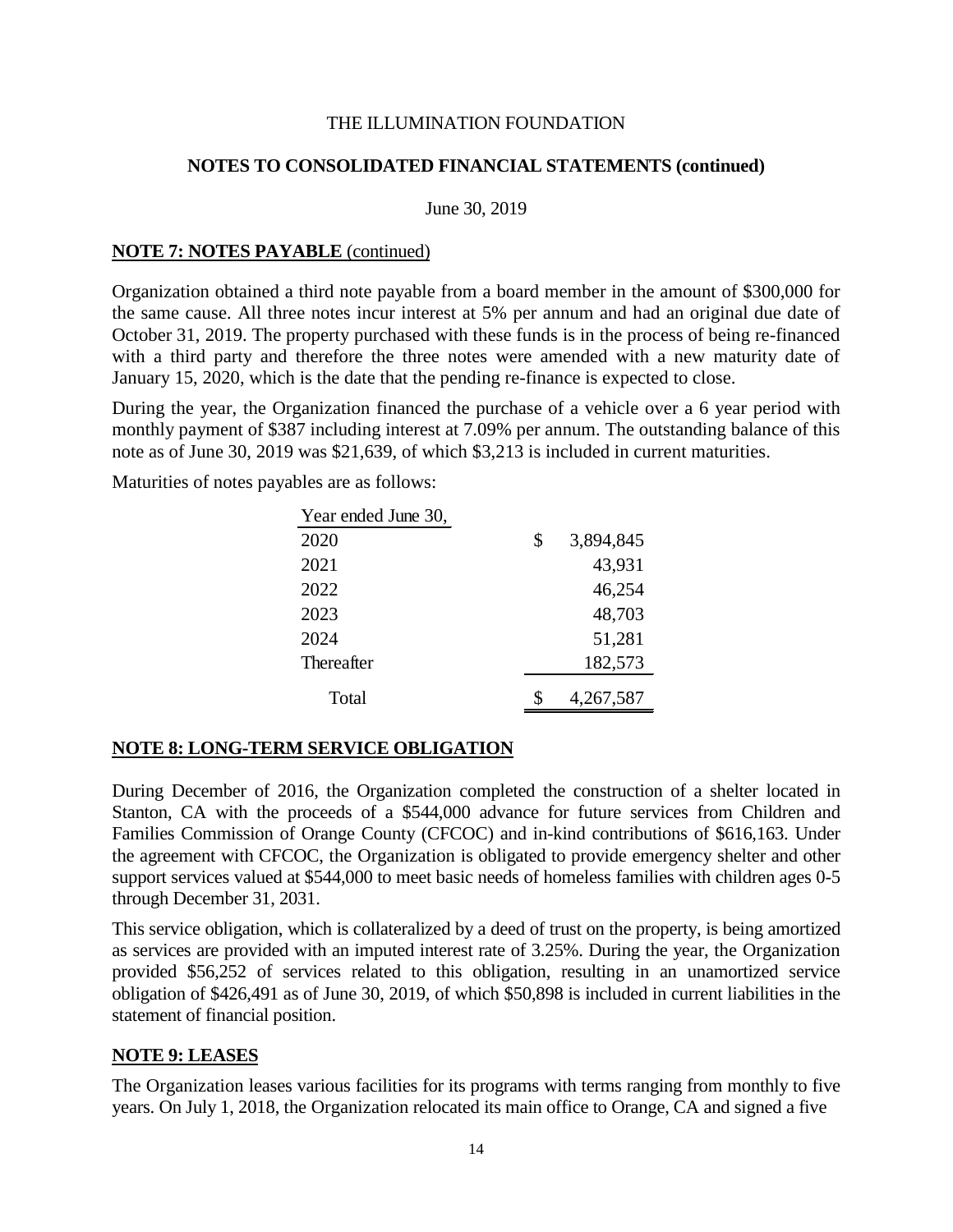#### **NOTES TO CONSOLIDATED FINANCIAL STATEMENTS (continued)**

June 30, 2019

#### **NOTE 9: LEASES** (continued)

year lease with payments due monthly in the amount of \$7,002 and adjusted periodically for the cost of living. The lease expires on June 30, 2023.

During the year ended June 30, 2017, the Organization entered into four lease agreements for housing facilities in Los Angeles County, CA. The facilities are utilized for homeless patients being discharged from hospitals under the recuperative care program. One of the facilities was occupied in November 2016 and the lease was subsequently renewed on May 1, 2018, with payments due monthly in the amount of \$18,486, adjusted annually for CPI, with an expiration date of April 30, 2021. The second facility was occupied in January 2017 and the Organization renewed the lease on January 1, 2019 with monthly payments in the amount of \$12,000 and an expiration date of December 31, 2020. The third facility was occupied in April 2017 and the lease was also renewed on April 1, 2019 with payments due monthly in the amount of \$10,000 and with an expiration date of March 31, 2020. The fourth facility was occupied in November 2016 and provides for current monthly payments of \$14,525 through November 2019. The Organization exercised the first option of two options offered to extend the lease through November 2020.

Lease and rental facilities expense for the year ended June 30, 2019 was \$740,643.

| Year Ending June 30, |   | Amount    |  |  |
|----------------------|---|-----------|--|--|
| 2020                 | S | 739,309   |  |  |
| 2021                 |   | 451,560   |  |  |
| 2022                 |   | 113,252   |  |  |
| 2023                 |   | 116,905   |  |  |
| Total                |   | 1,421,026 |  |  |

Minimum future lease obligations for all facilities are as follows:

#### **NOTE 10: NET ASSETS WITH DONOR RESTRICTIONS**

Net assets with donor restrictions at June 30, 2019 consists of the following and were restricted for the following purposes:

| Program                             | Amount |         |
|-------------------------------------|--------|---------|
| <b>Children's Recuperative Care</b> | S      | 120,000 |
| Change a Life Foundation            |        | 46,767  |
| <b>LA Homelessness Challenge</b>    |        | 50,000  |
| <b>Emergency Family Shelter</b>     |        | 212,970 |
|                                     | S      | 429,737 |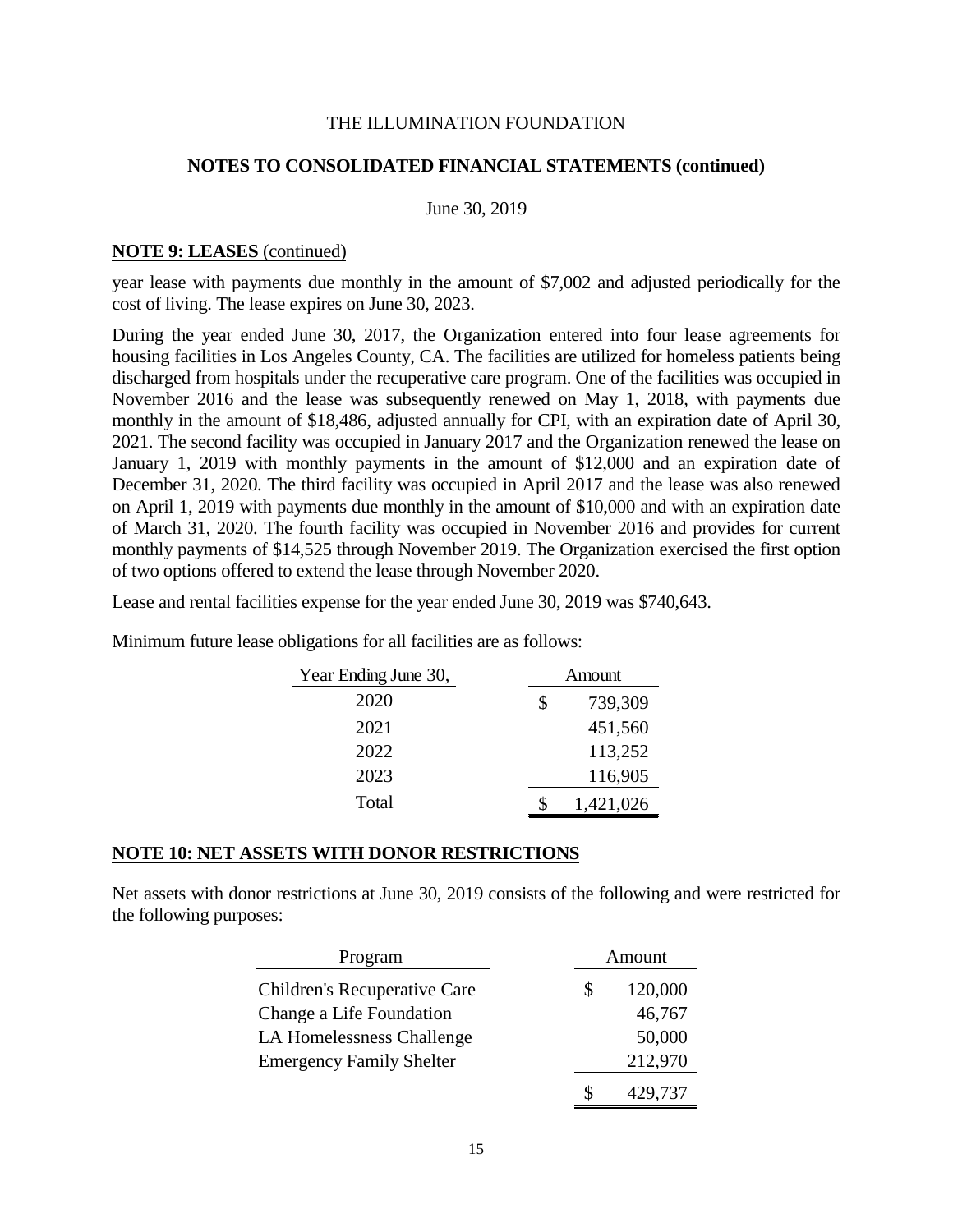#### **NOTES TO CONSOLIDATED FINANCIAL STATEMENTS (continued)**

#### June 30, 2019

#### **NOTE 11: FUNDING SOURCES**

The Organization is funded through government, corporate, foundation and individual grants and contributions and fees for services from hospitals discharging homeless patients. Program service fees included in the accompanying financial statements for the year ended June 30, 2019 consist of the following:

| Recuperative Care Program                            |                    |
|------------------------------------------------------|--------------------|
| Brilliant Corners - Greater Los Angeles Area         | \$<br>4,250,425    |
| County of Orange - Whole Person Care Program         | 2,764,620          |
| <b>Inland Empire HP</b>                              | 1,250,875          |
| Various Southern California hospitals                | 597,688            |
| <b>Total Recuperative Care Program</b>               | 8,863,608          |
| County of Orange                                     |                    |
| California Work Opportunity & Responsibility to Kids | 968,399            |
| Health Care Agency - Supportive Housing Services for |                    |
| the Homeless                                         | 2,465,702          |
| <b>Total County of Orange</b>                        | 3,434,101          |
| City of Anaheim Emergency Shelter                    | 1,543,529          |
| Children & Families Commission of Orange County      | 125,000            |
| <b>Integrated Community Healthcare Services</b>      | 56,618             |
| <b>Other Sources</b>                                 | 174,152            |
| <b>Total Program Service Fees</b>                    | \$<br>14, 197, 008 |

#### **NOTE 12: RELATED PARTY TRANSACTIONS**

During the year ended June 30, 2019, the Organization provided services to Integrated Community Healthcare Services (ICHS), a related party non-profit, and recognized program service fee income of \$56,618. One of the three members of the community clinic's board of directors is also a member of the Organization's board of directors.

During the year ended June 30, 2019, the Organization paid rent to three organizations affiliated with board members totaling \$270,899. In the opinion of management, these rent payments, which are included in rental assistance expense, are at or below prevailing market rates.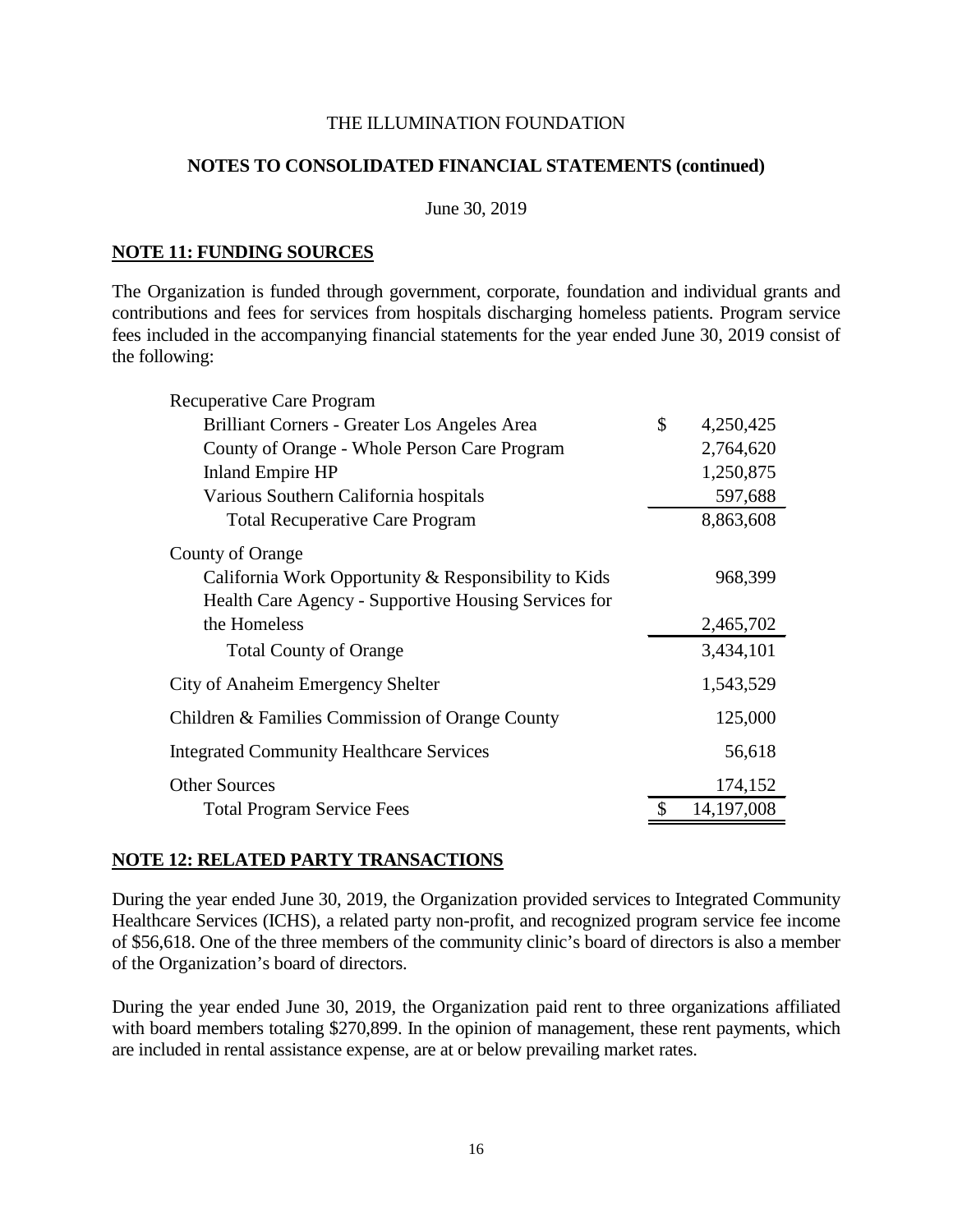## **NOTES TO CONSOLIDATED FINANCIAL STATEMENTS (continued)**

#### June 30, 2019

## **NOTE 12: RELATED PARTY TRANSACTIONS** (continued)

The organization obtained a line of credit and a note payable from one of the Organization's board member's foundation and are described in Note 6 and Note 7.

In addition, during May and June of 2019, the Organization obtained four short-term notes payables from members of the Organization's board of directors which are also described in Note 7.

## **NOTE 13: RETROSPECTIVE CHANGE IN NET ASSET CLASSIFICATION**

The Organization has adopted FASB ASU No. 2016-14 in the current year and has applied the changes retrospectively. The new standard changed the net asset classifications as follows:

- Temporarily restricted and permanently restricted net asset classes have been combined into a single net asset class called net assets with donor restrictions.
- The unrestricted net asset class has been renamed to net assets without donor restrictions.

The adoption of ASU No. 2016-14 has the following effect on net assets at June 30, 2018:

|                                       | As Originally<br>Presented | After<br>Adoption of<br>ASU 2016-14 |
|---------------------------------------|----------------------------|-------------------------------------|
|                                       |                            |                                     |
| Unrestricted                          | \$1,806,367                | \$                                  |
| Temporarily restricted                | 397,499                    |                                     |
| Net assets without donor restrictions |                            | 1,806,367                           |
| Net assets with donor restrictions    |                            | 397,499                             |
|                                       |                            |                                     |
| Net assets at beginning of year       | \$2,203,866                | 2,203,866                           |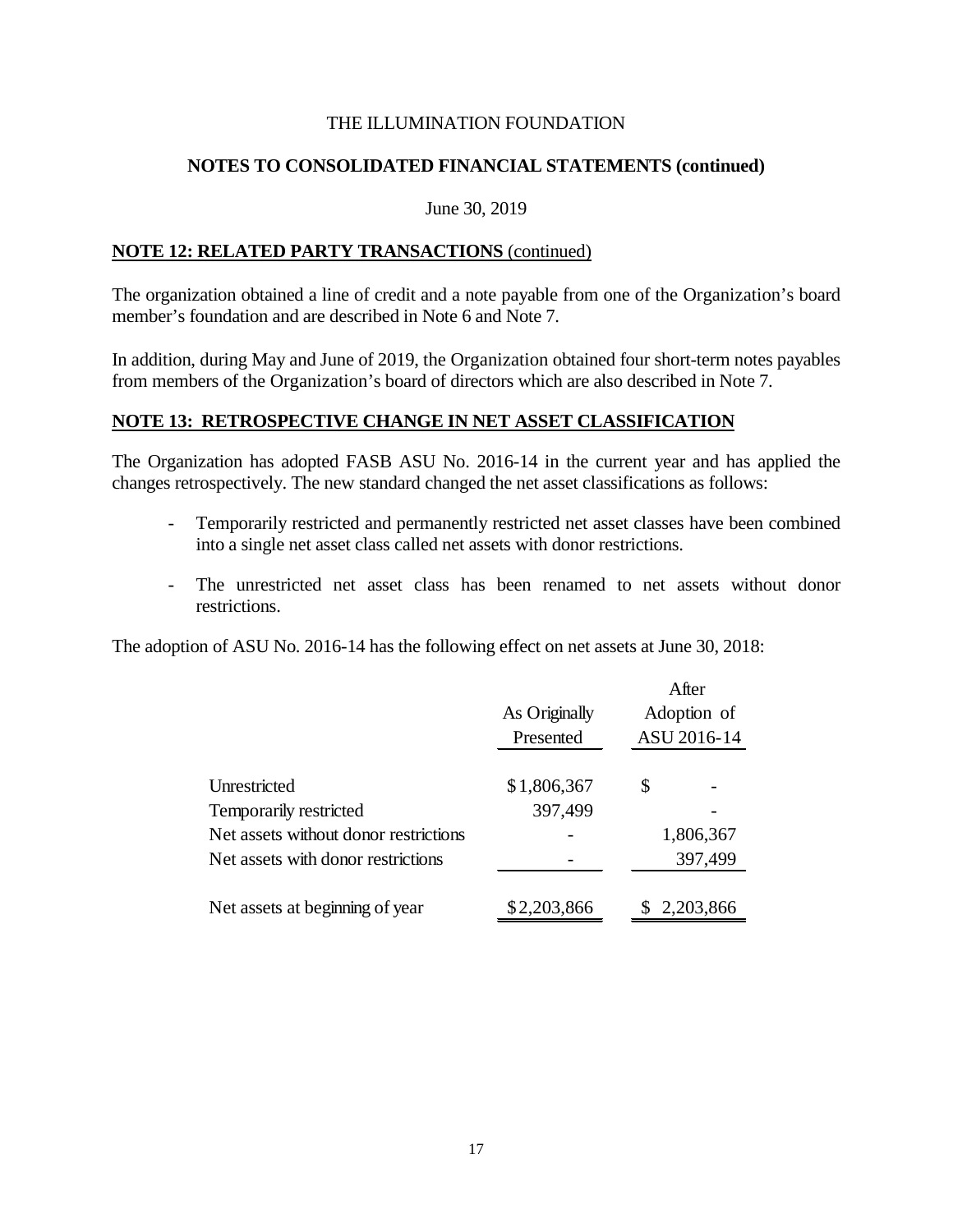**Single Audit Report on Federal Awards**

**For the Year Ended** June 30, 2019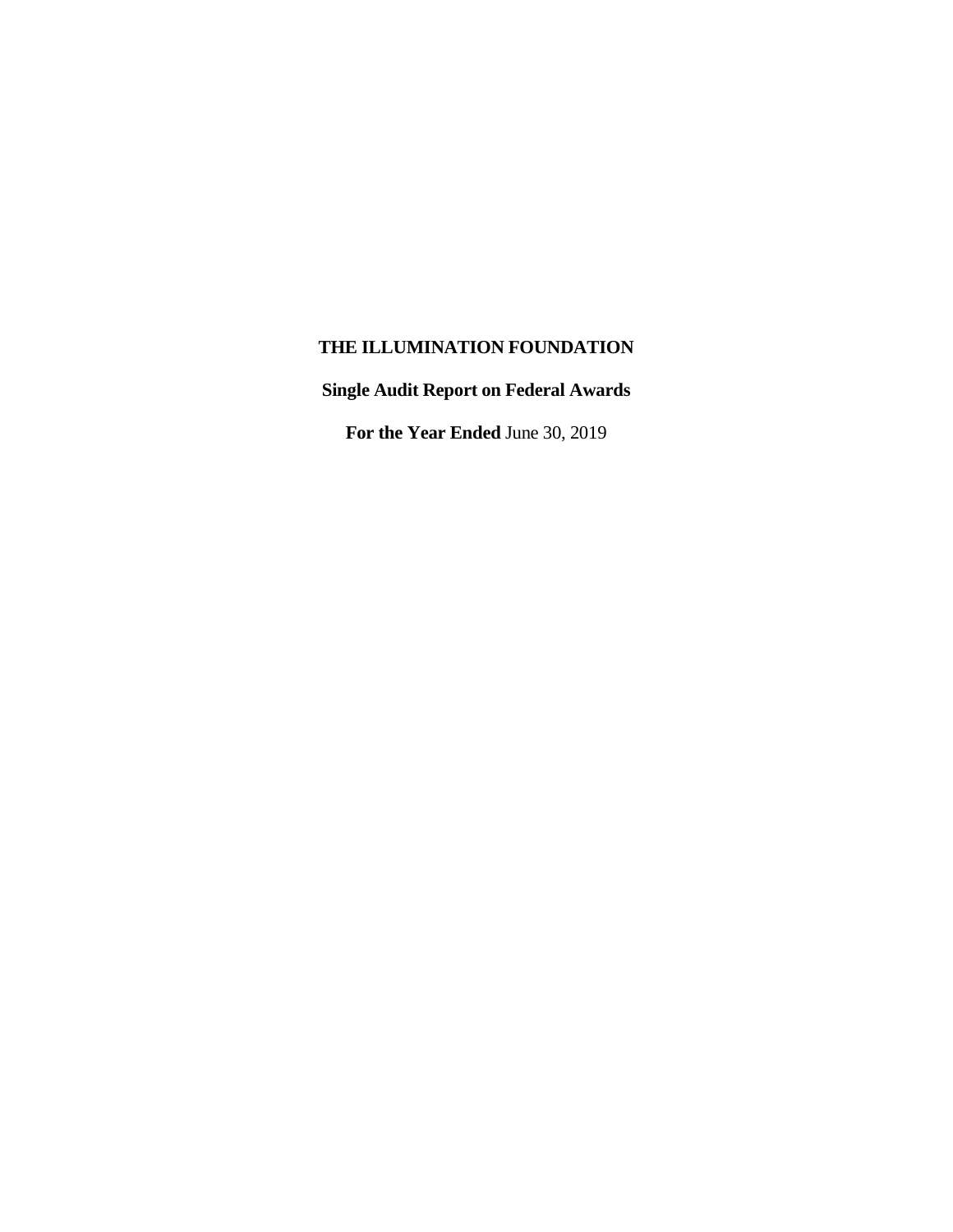# **Stephens, Reidinger & Beller LLP** *1301 Dove St., Suite 890*

Certified Public Accountants *Newport Beach, CA 92660*

*Telephone 949 752 7400 Facsimile 949 752 1883 www.srbcpa.com* 

## **INDEPENDENT AUDITOR'S REPORT ON INTERNAL CONTROL OVER FINANCIAL REPORTING AND ON COMPLIANCE AND OTHER MATTERS BASED ON AN AUDIT OF CONSOLIDATED FINANCIAL STATEMENTS PERFORMED IN ACCORDANCE WITH** *GOVERNMENT AUDITING STANDARDS*

To the Board of Directors The Illumination Foundation

We have audited, in accordance with auditing standards generally accepted in the United States of America and the standards applicable to financial audits contained in *Government Auditing Standards* issued by the Comptroller General of the United States, the consolidated financial statements of The Illumination Foundation (a nonprofit organization), which comprise the statement of financial position as of June 30, 2019, and the related statements of activities, and cash flows for the year then ended, and the related notes to the financial statements, and have issued our report thereon dated December 16, 2019.

## **Internal Control Over Financial Reporting**

In planning and performing our audit of the financial statements, we considered The Illumination Foundation's internal control over financial reporting (internal control) to determine the audit procedures that are appropriate in the circumstances for the purpose of expressing our opinion on the financial statements, but not for the purpose of expressing an opinion on the effectiveness of The Illumination Foundation's internal control. Accordingly, we do not express an opinion on the effectiveness of The Illumination Foundation's internal control.

A *deficiency in internal control* exists when the design or operation of a control does not allow management or employees, in the normal course of performing their assigned functions, to prevent, or detect and correct, misstatements on a timely basis. A *material weakness* is a deficiency, or combination of deficiencies, in internal control, such that there is a reasonable possibility that a material misstatement of the entity's consolidated financial statements will not be prevented, or detected and corrected on a timely basis. A *significant deficiency* is a deficiency, or a combination of deficiencies, in internal control that is less severe than a material weakness, yet important enough to merit attention by those charged with governance.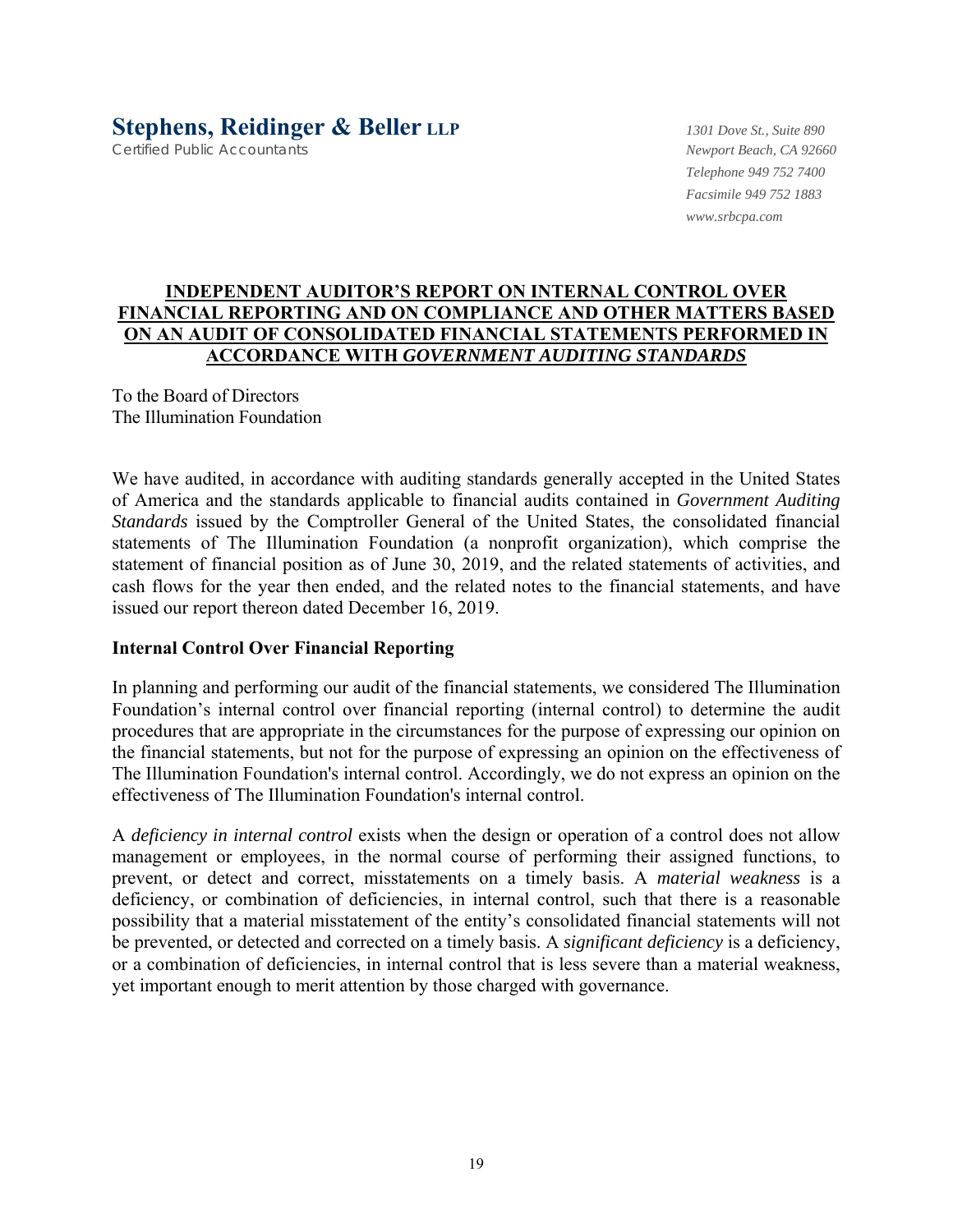Our consideration of internal control was for the limited purpose described in the first paragraph of this section and was not designed to identify all deficiencies in internal control that might be material weaknesses or significant deficiencies. Given these limitations, during our audit we did not identify any deficiencies in internal control that we consider to be material weaknesses. However, material weaknesses may exist that have not been identified.

## **Compliance and Other Matters**

As part of obtaining reasonable assurance about whether The Illumination Foundation's consolidated financial statements are free of material misstatement, we performed tests of its compliance with certain provisions of laws, regulations, contracts and grant agreements, noncompliance with which could have a direct and material effect on the determination of financial statement amounts. However, providing an opinion on compliance with those provisions was not an objective of our audit and, accordingly, we do not express such an opinion. The results of our tests disclosed no instances of noncompliance or other matters that are required to be reported under *Government Auditing Standards*.

## **Purpose of this Report**

The purpose of this report is solely to describe the scope of our testing of internal control and compliance and the results of that testing, and not to provide an opinion on the effectiveness of the organization's internal control or on compliance. This report is an integral part of an audit performed in accordance with *Government Auditing Standards* in considering the organization's internal control and compliance. Accordingly, this communication is not suitable for any other purpose.

Stephens, Reidinger + Beller LLP

Newport Beach, California December 16, 2019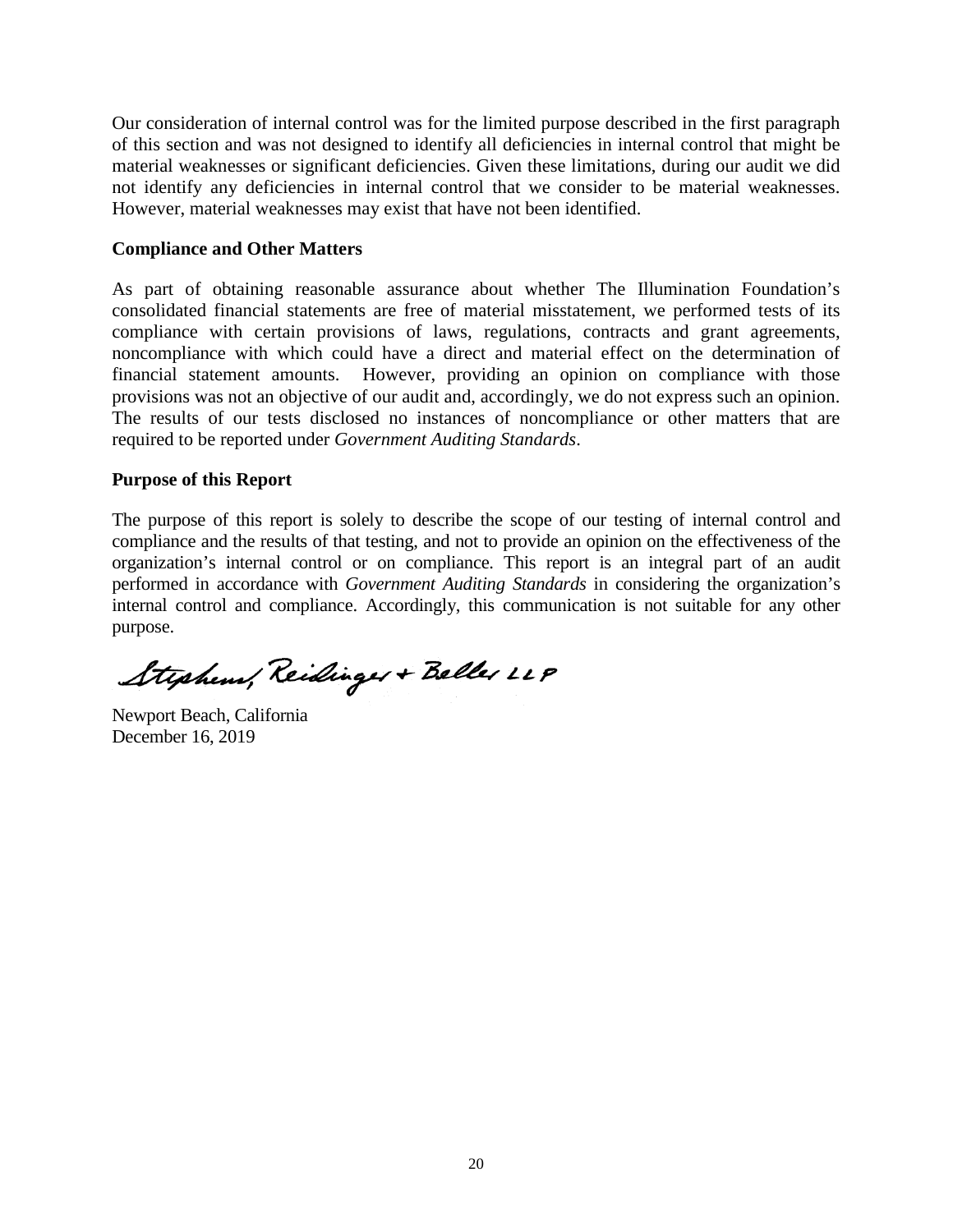Certified Public Accountants *Newport Beach, CA 92660*

*Telephone 949 752 7400 Facsimile 949 752 1883 www.srbcpa.com* 

## **INDEPENDENT AUDITOR'S REPORT ON COMPLIANCE FOR EACH MAJOR PROGRAM AND ON INTERNAL CONTROL OVER COMPLIANCE REQUIRED BY THE UNIFORM GUIDANCE**

To the Board of Directors The Illumination Foundation

## **Report on Compliance for Each Major Federal Program**

We have audited The Illumination Foundation's compliance with the types of compliance requirements described in the *OMB Compliance Supplement* that could have a direct and material effect on each of The Illumination Foundation's major federal programs for the year ended June 30, 2019. The Illumination Foundation's major federal programs are identified in the summary of auditors' results section of the accompanying schedule of findings and questioned costs.

## **Management's Responsibility**

Management is responsible for compliance with the requirements of laws, regulations, contracts and grants applicable to its federal programs.

## **Auditor's Responsibility**

Our responsibility is to express an opinion on compliance for each of The Illumination Foundation's major federal programs based on our audit of the types of compliance requirements referred to above. We conducted our audit of compliance in accordance with auditing standards generally accepted in the United States of America; the standards applicable to financial audits contained in *Government Auditing Standards*, issued by the Comptroller General of the United States; and the audit requirements of Title 2 U.S. *Code of Federal Regulations* Part 200, *Uniform Administrative Requirements, Cost Principles, and Audit Requirements for Federal Awards* (Uniform Guidance). Those standards and the Uniform Guidance require that we plan and perform the audit to obtain reasonable assurance about whether noncompliance with the types of compliance requirements referred to above that could have a direct and material effect on a major federal program occurred. An audit includes examining, on a test basis, evidence about The Illumination Foundation's compliance with those requirements and performing such other procedures as we considered necessary in the circumstances. We believe that our audit provides a reasonable basis for our opinion on compliance for each major federal program. However, our audit does not provide a legal determination of The Illumination Foundation's compliance.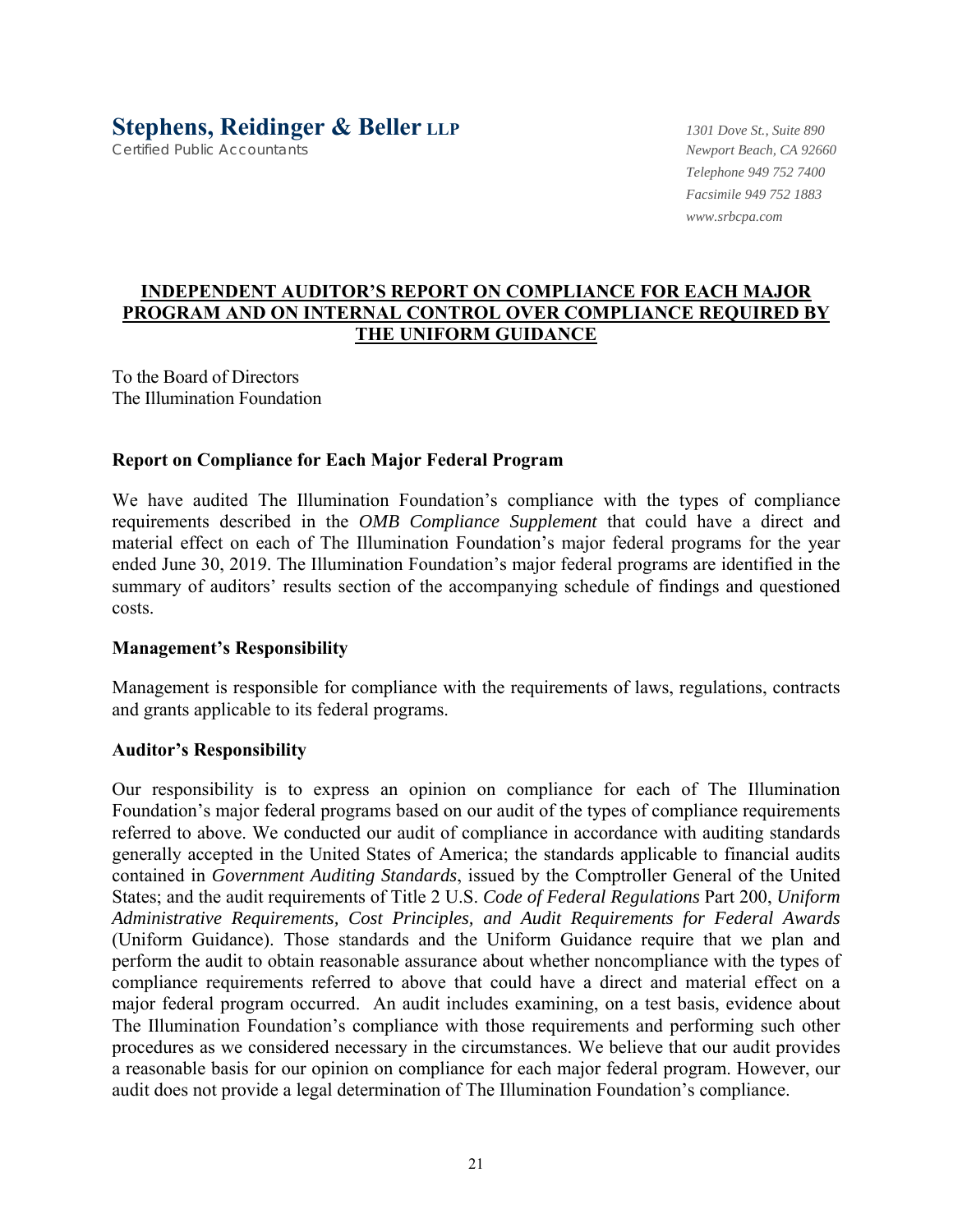## **Opinion on Each Major Federal Program**

In our opinion, The Illumination Foundation complied, in all material respects, with the types of compliance requirements referred to above that could have a direct and material effect on each of its major federal programs for the year ended June 30, 2019.

## **Report on Internal Control over Compliance**

Management of The Illumination Foundation is responsible for establishing and maintaining effective internal control over compliance with the types of compliance requirements referred to above. In planning and performing our audit of compliance, we considered The Illumination Foundation's internal control over compliance with the types of requirements that could have a direct and material effect on each major federal program to determine the auditing procedures that are appropriate in the circumstances for the purpose of expressing an opinion on compliance for each major federal program and to test and report on internal control over compliance in accordance with the Uniform Guidance, but not for the purpose of expressing an opinion on the effectiveness of internal control over compliance. Accordingly, we do not express an opinion on the effectiveness of The Illumination Foundation's internal control over compliance.

A *deficiency in internal control over compliance* exists when the design or operation of a control over compliance does not allow management or employees, in the normal course of performing their assigned functions, to prevent, or detect and correct, noncompliance with a type of compliance requirement of a federal program on a timely basis. A *material weakness in internal control over compliance* is a deficiency, or combination of deficiencies, in internal control over compliance, such that there is a reasonable possibility that material noncompliance with a type of compliance requirement of a federal program will not be prevented, or detected and corrected, on a timely basis. A *significant deficiency in internal control over compliance* is a deficiency, or combination of deficiencies, in internal control over compliance with a type of compliance requirement of a federal program that is less severe than a material weakness in internal control over compliance, yet important enough to merit attention by those charged with governance.

Our consideration of internal control over compliance was for the limited purpose described in the first paragraph of this section and was not designed to identify all deficiencies in internal control over compliance that might be material weaknesses or significant deficiencies. We did not identify any deficiencies in internal control over compliance that we consider to be material weaknesses. However, material weaknesses may exist that have not been identified.

The purpose of this report on internal control over compliance is solely to describe the scope of our testing of internal control over compliance and the results of that testing based on the requirements of the Uniform Guidance. Accordingly, this report is not suitable for any other purpose.

Stephen, Reidinger + Beller LLP

Newport Beach, California December 16, 2019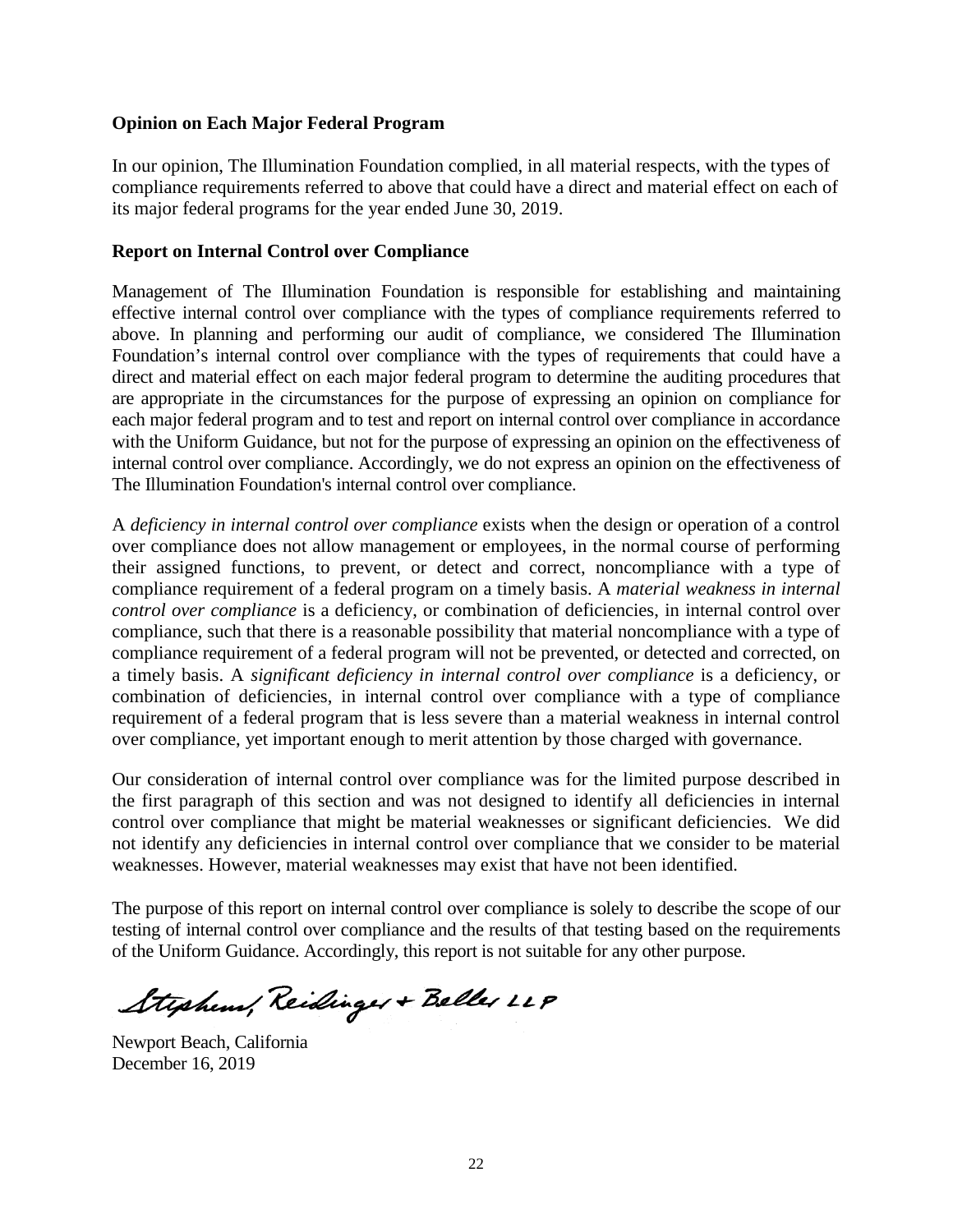# **SCHEDULE OF EXPENDITURES OF FEDERAL AWARDS**

For Fiscal Year Ended June 30, 2019

| <b>Name of Federal Agency or</b>                       | <b>CFDA</b> | <b>Name of Pass-through</b> | <b>Name of Grant and</b>                         | <b>Awards</b>          |
|--------------------------------------------------------|-------------|-----------------------------|--------------------------------------------------|------------------------|
| <b>Department/ Name of Program</b>                     | No.         | <b>Entity</b>               | <b>Identifying Number</b>                        | <b>Expended</b>        |
|                                                        |             |                             |                                                  |                        |
| U.S. Department of Housing and Urban Development       |             |                             |                                                  |                        |
| Community Development Block Grant/Entitlement Grants   |             |                             |                                                  |                        |
| <b>CDBG</b>                                            | 14.218      | City of Santa Ana, CA       | B-17-MC-06-0508                                  | 48,559<br>$\mathbb{S}$ |
| <b>Total Community Development Block Grants</b>        |             |                             |                                                  | 48,559                 |
| <b>Emergency Solutions Grant</b>                       |             |                             |                                                  |                        |
| <b>Emergency Solutions Grant</b>                       | 14.231      | City of Santa Ana, CA       | E-17-MC-06-0501                                  | 144,602                |
|                                                        |             |                             |                                                  |                        |
| <b>Emergency Solutions Grant</b>                       | 14.231      | City of Anaheim, CA         | E-17-MC-06-0501                                  | 95,898                 |
| <b>Emergency Solutions Grant</b>                       | 14.231      | Orange County, CA           | 16-22-0041-ESG                                   | 59,319                 |
| <b>Total Emergency Solutions Grant</b>                 |             |                             |                                                  | 299,819                |
|                                                        |             |                             |                                                  |                        |
| Home Investment Partnerships Program                   |             |                             |                                                  |                        |
| <b>HOME-TBRA</b>                                       | 14.239      | City of Anaheim, CA         | M-17-MC-06-0502                                  | 546,688                |
| Total Home Investment Partnership Program              |             |                             |                                                  | 546,688                |
| Continuum of Care                                      |             |                             |                                                  |                        |
| Continuum of Care                                      |             |                             | <b>Stanton Service Center</b><br>CA1121L9D021604 |                        |
|                                                        | 14.267      |                             |                                                  | 341,891                |
| Continuum of Care                                      | 14.267      |                             | Street2Home                                      | 1,298,766              |
|                                                        |             |                             | CA1512L9D021601                                  |                        |
| Total Continuum of Care                                |             |                             |                                                  | 1,640,657              |
|                                                        |             |                             |                                                  |                        |
| Total U.S. Department of Housing and Urban Development |             |                             |                                                  | \$2,535,723            |
|                                                        |             |                             |                                                  |                        |
| Total Expenditures of Federal Awards                   |             |                             |                                                  | \$2,535,723            |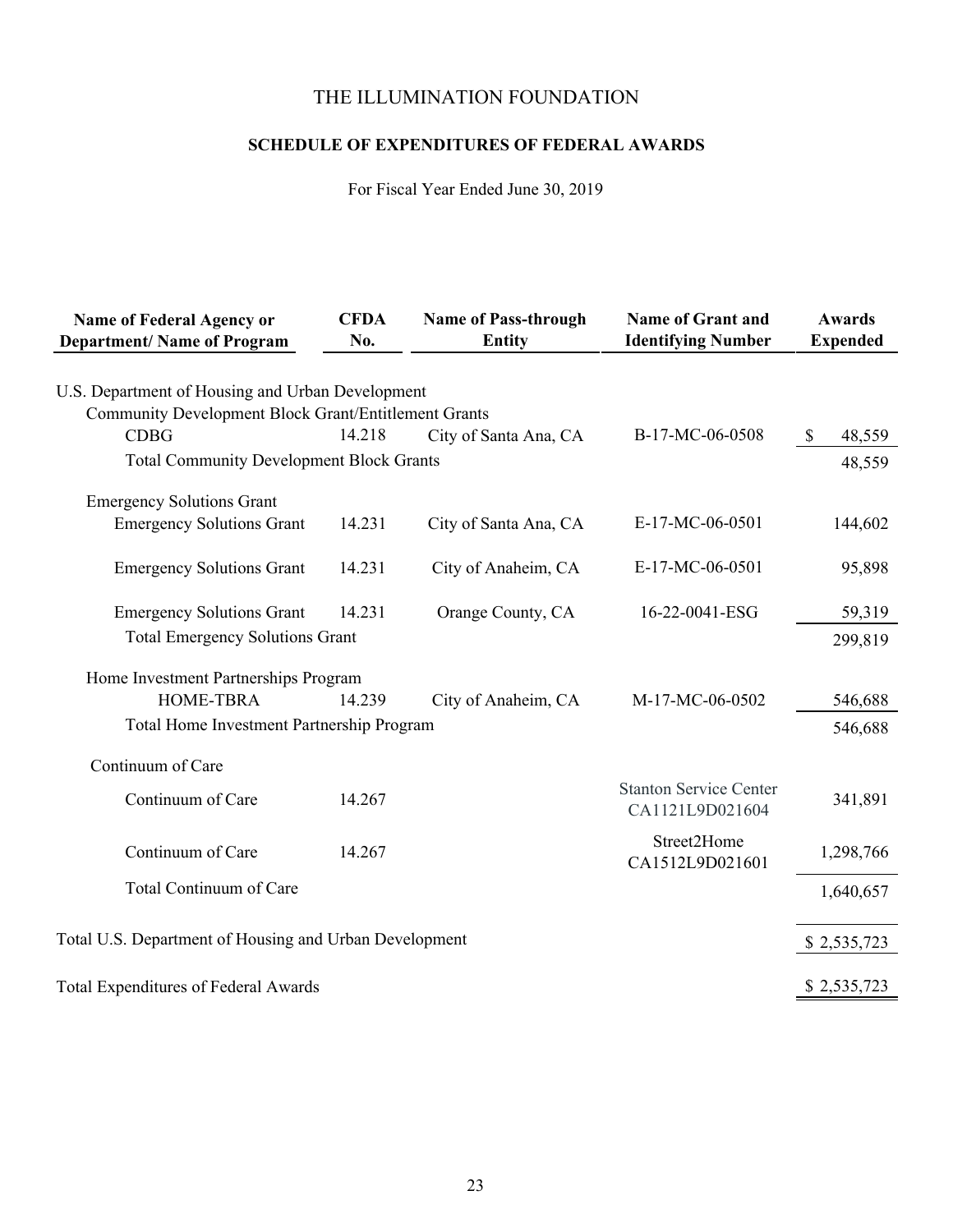## **NOTES TO SCHEDULE OF EXPENDITURES OF FEDERAL AWARDS**

June 30, 2019

## **NOTE 1: BASIS OF PRESENTATION**

The accompanying schedule of expenditures of federal awards (the Schedule) includes the federal grant activity of The Illumination Foundation under programs of federal government for the year ended June 30, 2019. The information in this Schedule is presented in accordance with the requirements of Title 2 U.S. *Code of Federal Regulations* Part 200, *Uniform Administrative Requirements, Cost Principles, and Audit Requirements for Federal Awards* (Uniform Guidance)*.* Because the Schedule presents only a selected portion of the operations of The Illumination Foundation, it is not intended to and does not present the financial position, changes in net assets, or cash flows of The Illumination Foundation.

## **NOTE 2: SUMMARY OF SIGNIFICANT ACCOUNTING POLICIES APPLICABLE TO THE SCHEDULE OF FEDERAL AWARDS**

## *Scope of Presentation*

The accompanying schedule presents the expenses incurred by The Illumination Foundation that are reimbursable under federal programs of federal financial assistance.

## *Basis of Accounting*

Expenditures reported on the Schedule are reported on the accrual basis of accounting. Such expenditures are recognized following the cost principles contained in Title 2 U.S. *Code of Federal Regulations* Part 200, *Uniform Administrative Requirements, Cost Principles, and Audit Requirements for Federal Awards,* wherein certain types of expenditures are not allowable or are limited as to reimbursement.

## *Indirect Cost Rate*

The Illumination Foundation has elected to use the 10% de minimis indirect cost rate allowed under the Uniform Guidance.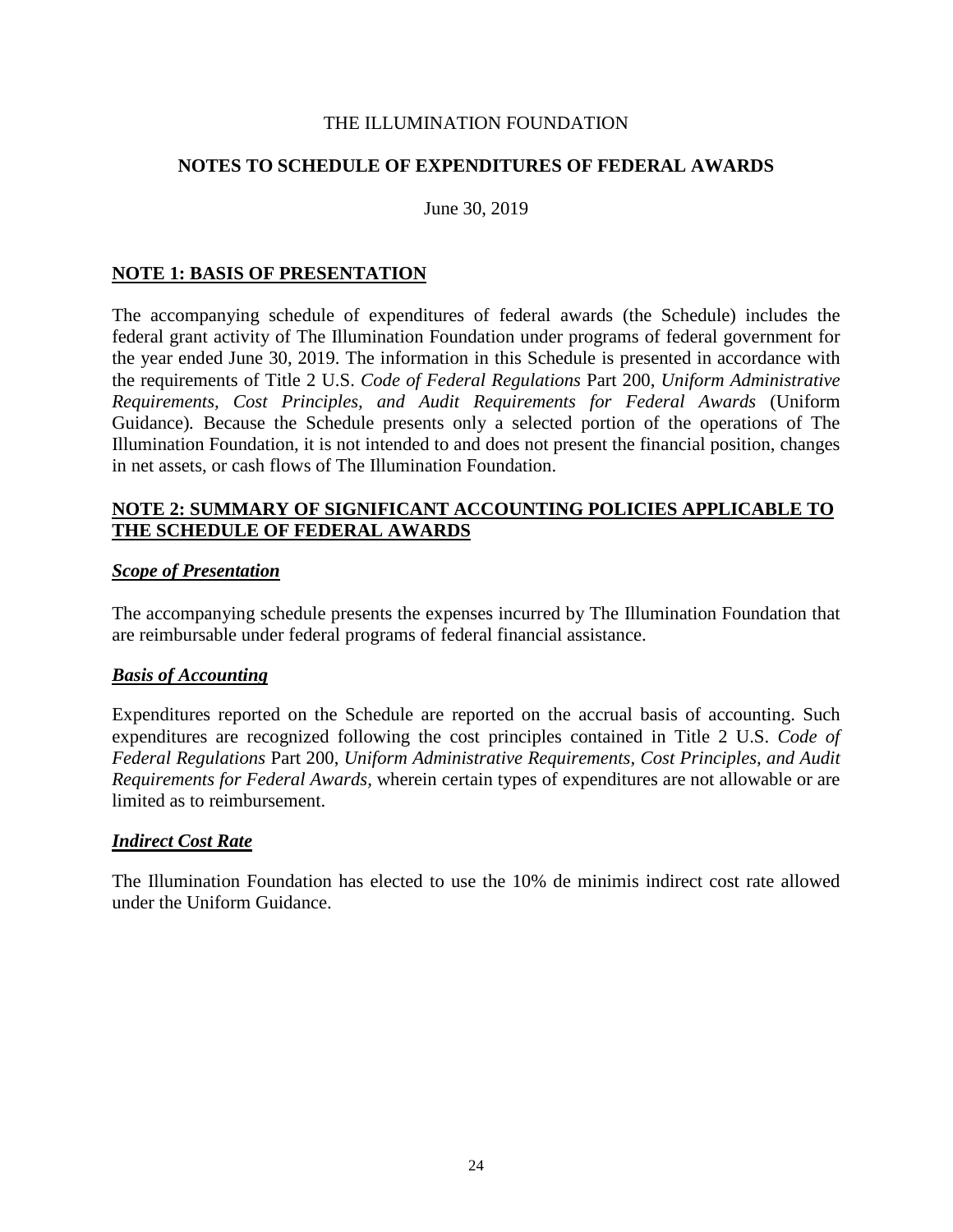# **SUMMARY SCHEDULE OF PRIOR AUDIT FINDINGS**

June 30, 2019

# **PRIOR PERIOD AUDIT REPORT**

There were no audit findings in the previous year.